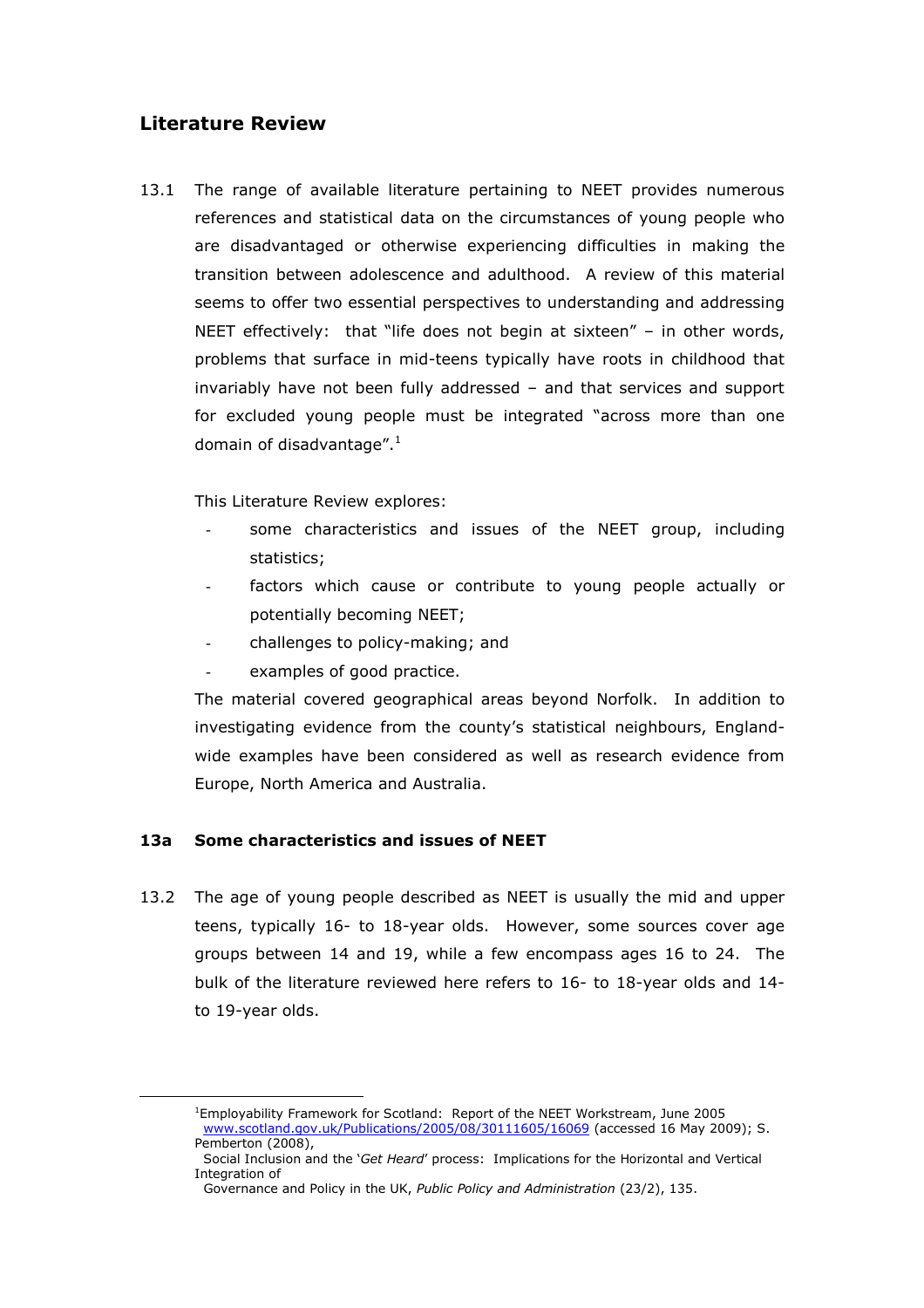The diversity of NEET young people must be emphasised. As Yardley (2009) points out in her study of stigma and teenage motherhood, teenage mothers are one example of diversity within the NEET group. Furthermore, it is "problematic" to address "young people as homogeneous groups".<sup>2</sup>

 In addition to the sub-groups which give NEET great diversity, the group tends to be characterised by episodic NEET experience. Many teenagers enter (or re-enter) NEET status for short periods – which needs to be considered for informing the targeting and delivery of effective, relevant NEET support.<sup>3</sup>

 General and detailed statistics on NEET are widely available and in a variety of forms. BBC reporter Mark Easton, for example, blogged in February 2009 about the "plight of the 60,000 [looked-after] youngsters" in Britain. He referred to government statistics on NEET, adding that "35% of children leaving care are 'Neets' at the age of 19. But that compares with a national average of just over 6%."<sup>4</sup> He compared the different outcomes for care-leavers in Britain with those in Denmark: in Denmark, six out of ten enter higher education; by contrast, only six out of 100 do so in the UK.

 Included here are three sets of general data, the first showing the UK relative to the OECD average and to three other OECD countries. The differences again show a sharp distinction between the UK and some other European countries:

OECD (reported in 2008 for year of reference 2006):<sup>5</sup>

<sup>3</sup>Employability Framework for Scotland: Report of the NEET Workstream, June 2005. <sup>4</sup>Social Pedagogy in RCC, 3 February 2009,

http://www.bbc.co.uk/blogs/thereporters/markeaston/ (accessed 27 May 2009).

 $\overline{a}$ 

Percentage of youth (age 15-19) not in education and unemployed OECD average 3.0

<sup>&</sup>lt;sup>2</sup>E. Yardley (2008), Teenage mothers' experiences of stigma, Journal of Youth Studies (11/6), 673. She cites MacDonald and March (2005) in her comment on the lack of NEET homogeneity.

 $5$ Education at a Glance 2008: OECD Indicators. OECD http://browse.oecdbookshop.org/oecd/pdfs/browseit/9608041E.PDF (accessed 23 May 2009).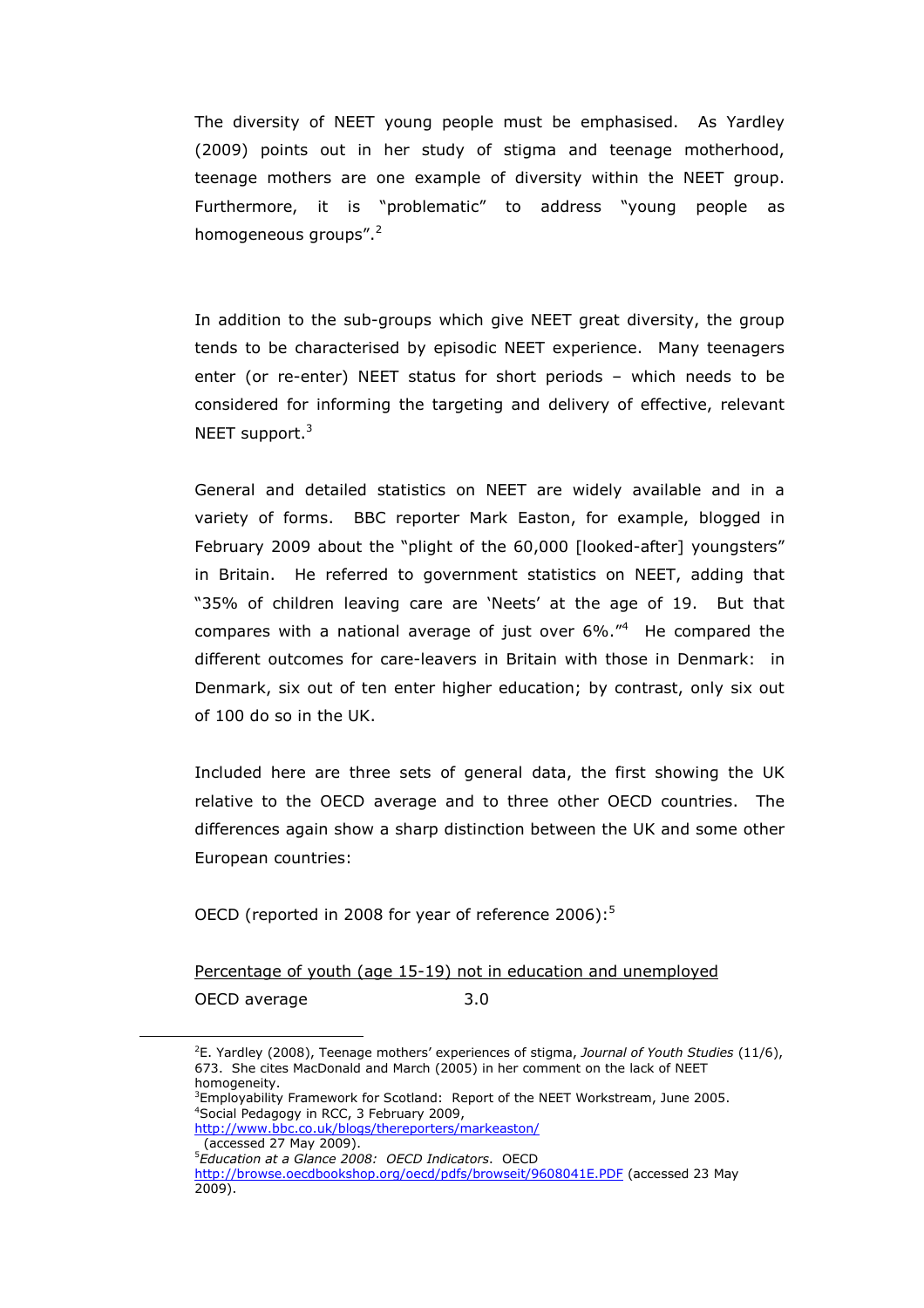| Canada         | 2.9 |
|----------------|-----|
| Denmark        | 1.9 |
| Ireland        | 2.6 |
| United Kingdom | 5.3 |

 The UK's 5.3% is the highest within the OECD and is substantially higher not only than the OECD average but also than countries as diverse as Canada, Denmark and Ireland.<sup>6</sup>

13.3 The second set of general data, which was produced by Connexions Norfolk, shows NEET figures from Norfolk in comparison with the English national average, the Eastern regional average and the county's statistical neighbours as of November 2007:<sup>7</sup>

| Percentage of youth (age 16-18) NEET |     |
|--------------------------------------|-----|
| National average                     | 6.7 |
| Suffolk                              | 7.4 |
| Derbyshire                           | 6.3 |
| Norfolk                              | 6.1 |
| Cornwall                             | 6.0 |
| Eastern Region                       | 5.9 |
| Devon                                | 5.8 |
| Herefordshire                        | 5.7 |
| Dorset                               | 5.6 |
| Cumbria                              | 5.2 |
| Shropshire                           | 4.7 |
| Somerset                             | 4.3 |
| Lincolnshire                         | 4.0 |
|                                      |     |

 $\overline{a}$ 

 $6$ Although beyond the scope of this Review, the NEET figure in the UK for the 20-24 age group is 6.8%, which is lower than the OECD average of 7.3% for this age group. This might suggest that factors including UK social and educational opportunities combine to produce better outcomes for this age group compared with the teenage group. <sup>7</sup>http://www.norwich.gov.uk/internet\_docs/docs/Partnerships/CoNP/Forums/151008/Worksho p\_1A\_presentation\_NEET.pdf (accessed 25May09). The table has been restructured for this Review in order to show percentages in decreasing order.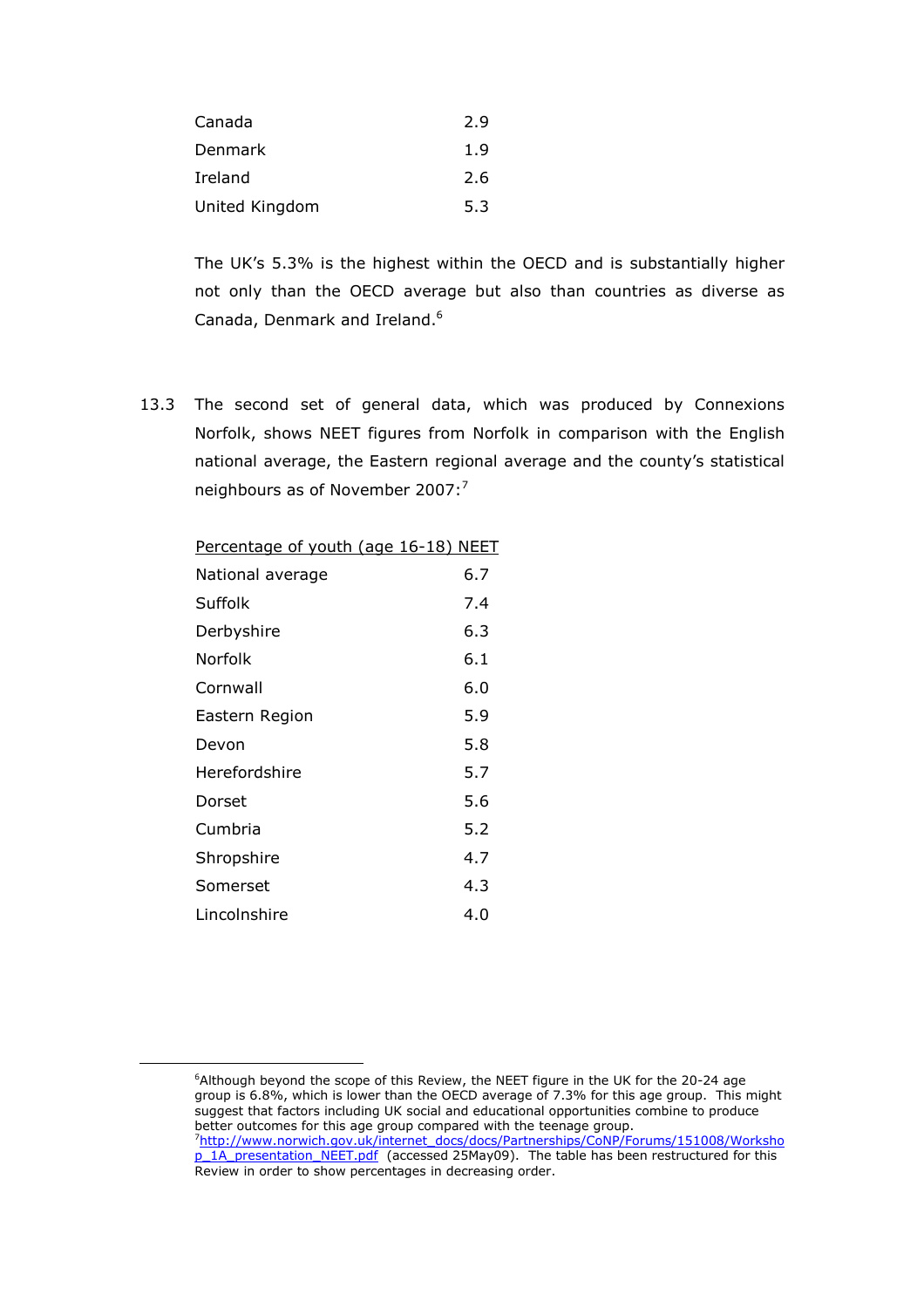The third set of figures is the most recent and indicates the percentage of 16-18 year olds who were NEET as of the end of 2008: $^8$ 

| Percentage of youth (age 16-18) NEET |     |
|--------------------------------------|-----|
| Eastern region                       | 6.2 |
| Suffolk                              | 7.9 |
| Derbyshire                           | 6.7 |
| Devon                                | 6.4 |
| Cornwall                             | 6.1 |
| Herefordshire                        | 5.8 |
| Norfolk                              | 5.2 |
| l incolnshire                        | 44  |
|                                      |     |

 Figures available from a recent needs assessment in Suffolk show that the highest levels of NEET "map closely to areas with high levels of multiple deprivation and low income, and highlight the multidimensional nature of deprivation and poor life chances". The needs assessment also lists the Suffolk localities with the highest percentages of those NEET in the 16-18 age group:<sup>9</sup>

| Lowestoft   | 11.02% |
|-------------|--------|
| Ipswich N&E | 10.83  |
| Ipswich S&W | 9.24   |
| Haverhill   | 8.37   |

 $\overline{a}$ 

 Multiple deprivation is a major factor contributing to young people who become NEET. According to the DCSF strategy for NEET in North-east Lincolnshire, the significant differences in educational achievement across this region is linked to "those with the highest levels of deprivation… and the greatest incidence of young people at risk of, or being classified as NEET" (DCSF 2009).

<sup>&</sup>lt;sup>8</sup>NEET figures for Local Authority areas, http://www.dcsf.gov.uk/14-

<sup>19/</sup>index.cfm?go=site.home&sid=42&pid=343&lid=337&ctype=Text&ptype=Single (accessed 25 May 2009).

Compared with November 2007, Norfolk is the only county where the NEET percentage decreased. The

figures reproduced here are a small excerpt from this source. The data cover all Local Authority areas in

England and include estimates of the number of NEET (age group 16-18), as well as percentages.

<sup>&</sup>lt;sup>9</sup>Joint Strategic Needs Assessment for Suffolk, 2007, 94, 95.

www.nfer.ac.uk/emie/inc/fd.asp?doc=CYPP\_SUFF.pdf (accessed on 25 May 2009).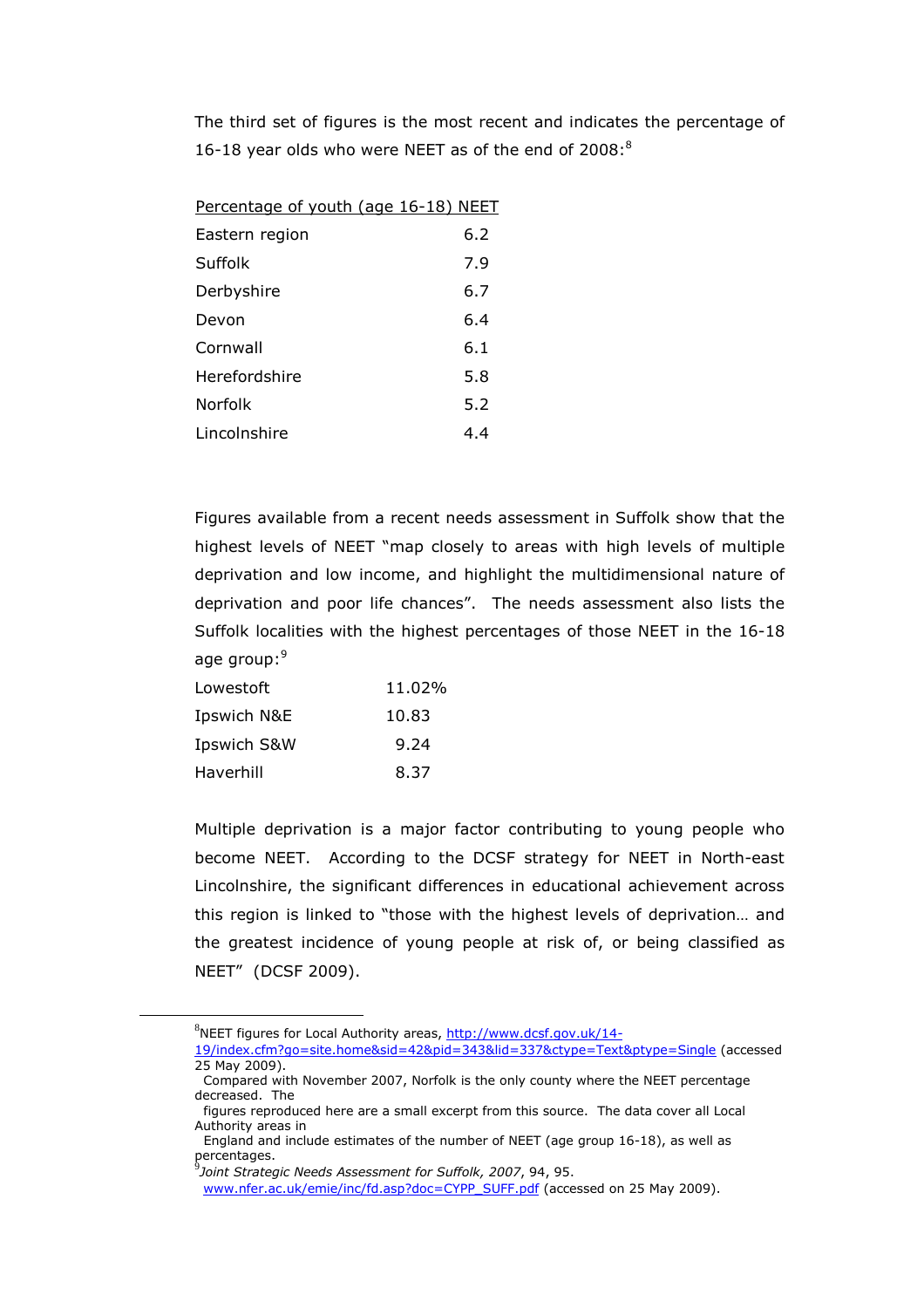## 13b Factors causing or contributing to young people actually or potentially becoming NEET

13.4 Social class background is a major factor in those who become or at risk of becoming NEET. As Thompson (2009, 34) points out:

> Participation of 16–17 year olds in education and training declines markedly with social class position, with a commensurate increase in those in government-supported training, those in employment without training, or those not in employment, education or training.

 Thompson's sample dealt with data from England and Wales. The European context also discusses the significance of social background (Ianelli and Smyth 2008) and the findings of Simpson and Cieslik (2007) supports previous research "which links social background and the structure of opportunities to different transition routes [to adulthood]". In their study of NEET in Canadian and UK contexts, Côté and Bynner refer to the challenge posed by disadvantaged social backgrounds making the transition to adulthood, remarking that young people compensate for such disadvantage "by exercising their own agency in ways that have risks and benefits" (2008, 262). They add that young people may "require additional time in making the transition to adulthood, often on a trial-anderror basis'" This underscores the previous point that those who are NEET do not constitute a homogeneous category. The individual circumstances and needs presented by young people must be addressed in supporting this age group.

 Particular mention will be made of pregnancy, transport and rural locations as factors causing or contributing to those who become NEET, beginning with pregnancy. Statistically, the United States has the highest adolescent birth rate among similarly industrialised countries: for every 1000 females 15 to 19 years of age in 1992, there were 4 births in Japan, 8 in the Netherlands, 33 in the UK, 41 in Canada and 61 in the US (Klein 2005,  $283$ ).<sup>10</sup> There is a high correlation between poverty and teenage pregnancy in the UK and elsewhere, though teen pregnancy in the UK is

 $\overline{a}$ 

 $10$ The OECD figures discussed earlier indicate 2.1% figure for 15-19 NEETs for the United States, which

distinguishes it substantially from the 5.3% reported for the UK.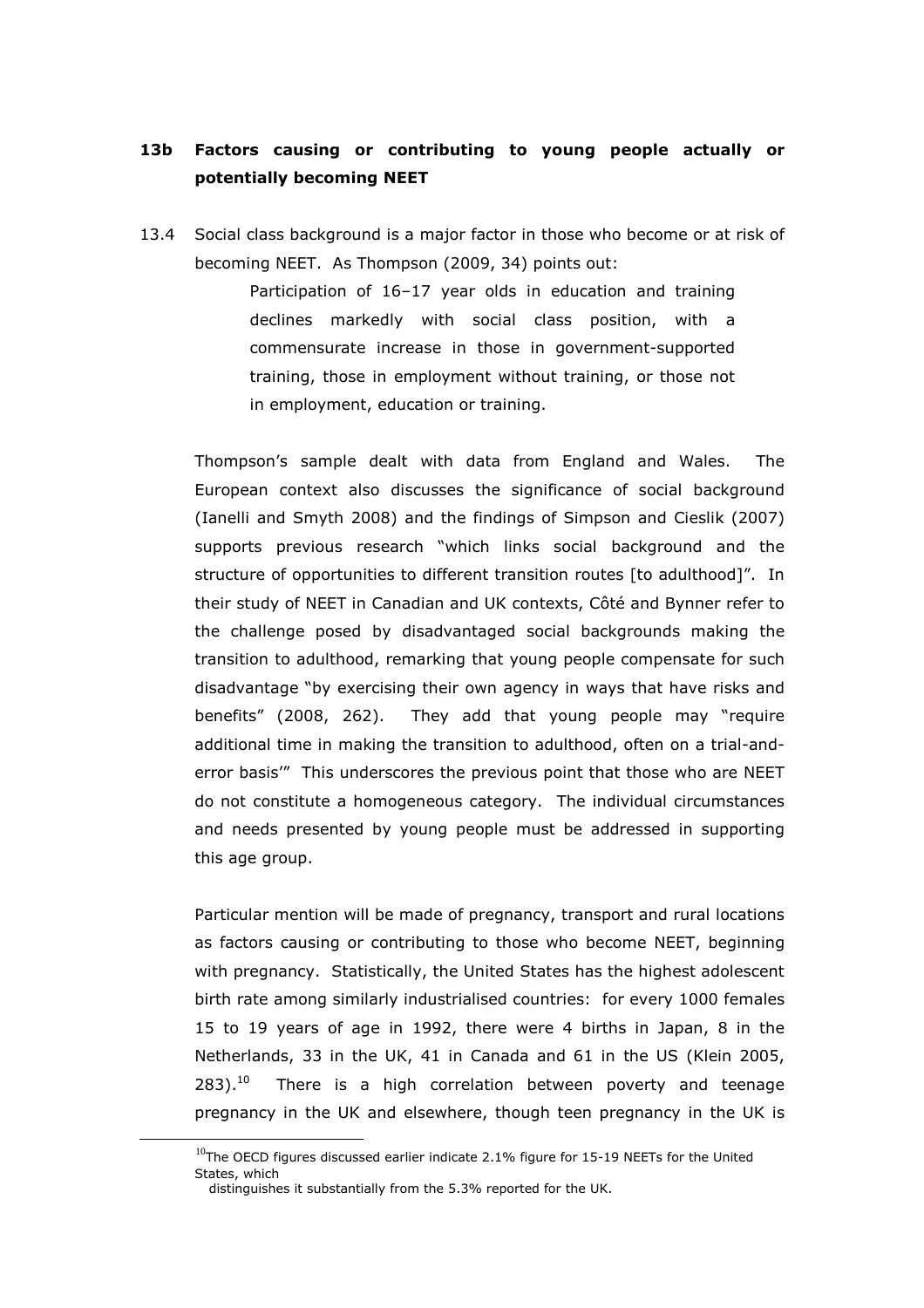the highest in Western Europe. Some of the popular media speak stridently against teenage pregnancy, equating it with social downturn and moral shortcomings. In addition, the provision of benefits is often cited as the reason for teenagers becoming parents. The situation is not likely to be always as simplistic as this. Taking the reverse standpoint, for example, Klein points out (regarding the US's highest teenage birth rate) that America has far less generous benefit provisions than in Europe, therefore "it is unlikely that the current welfare system motivates or explains American teenagers' decisions to have children". The reasons seem to be more complex. Furthermore, teenage pregnancy does not necessarily result in the dire outcome which popular media suggest. Some have pointed out that "having a child can motivate a girl to return to education" (Tickle 2006) and spur teenage mothers "to do better" (Spear 2002). Examples of innovative approaches to teenage pregnancy vis-à-vis NEET status are mentioned in the section below on good practice.

#### 13.5 Transport and rural locations

 The head of an 11-19 comprehensive school in Cornwall which is a 25-mile round trip away from the nearest college has described problems of transport, with attendant impact on NEET, in the following way:

 "The friction of distance means significant numbers of young people don't engage in education or training post-16. … What that means is that significant numbers don't bother. The social impact of geography is to create social problems… as young people are dropping out of the system at 16".

 As a result, this school head is pushing for a new Sixth Form college at an accessible distance in order to address the NEET problem (Western Morning News 2009).

 The impact of poor public transport combined with rural or hard-to-reach areas is felt in ways both direct and indirect on NEET. In their evaluation of Activity Agreements (AAs), a government initiative targeting 16- and 17-year olds in work but not training, Maguire and Thompson (2009) cited one of the reasons given by teenagers for not taking up AAs: "an unwillingness or inability to leave the immediate area, in particular in rural areas." Similarly, Connexions Norfolk (2008) cited transport as a barrier to employment, while a Resolve2 project based in Wiltshire has been funded by the European Social Fund (ESF) in order to reduce NEETs in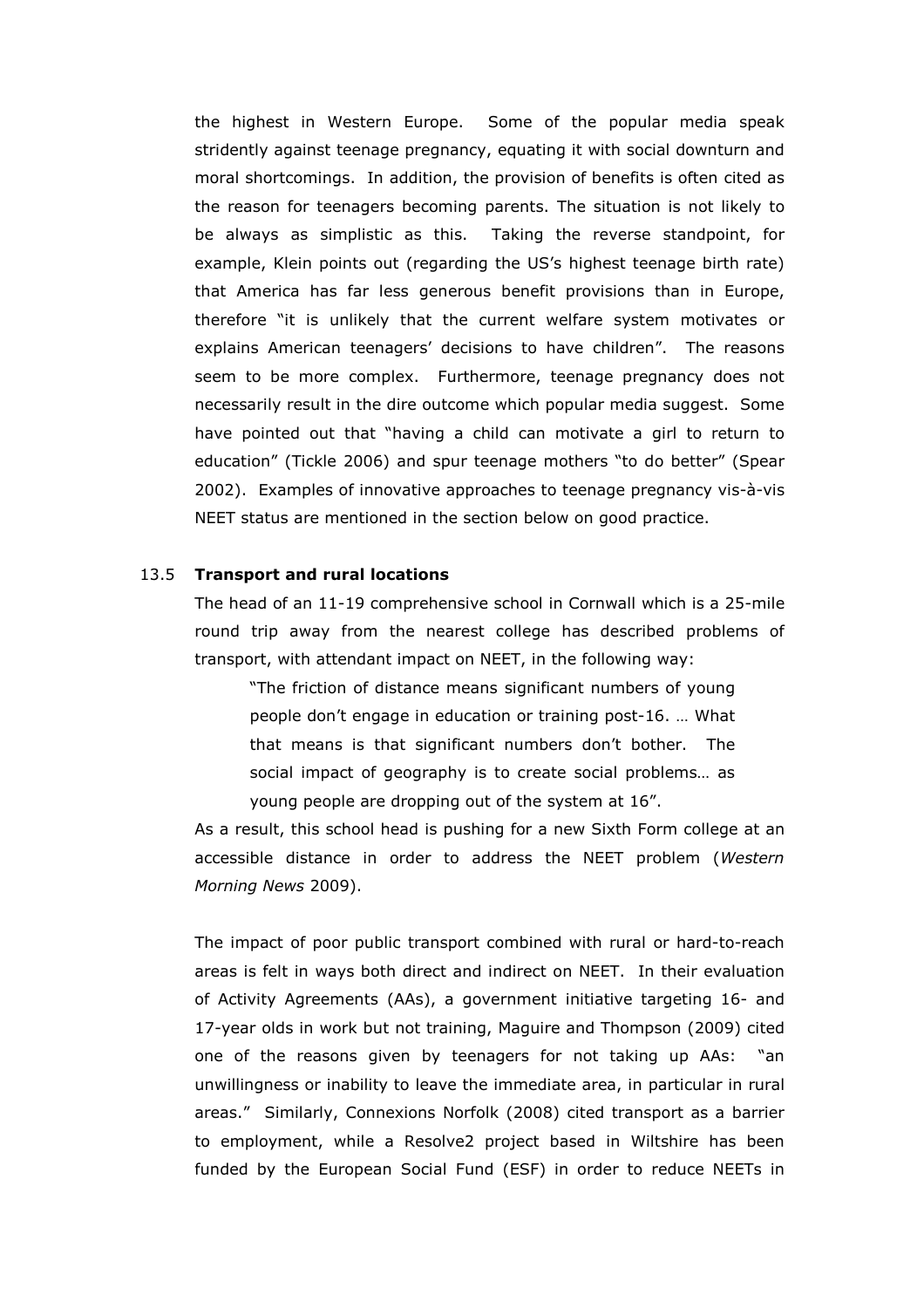Wiltshire and Swindon, "particularly those living in rural or inner town areas of deprivation or who have profiles of multiple deprivation". Mention will also be made of a Canadian Council on Learning report (Lessons in Learning 2005), which highlighted the problem of school drop-out rates among high-risk groups: these rates are higher in some parts of rural and small-town Canada than in urban areas (excepting impoverished inner-city areas). While this report did not categorise these drop-outs as NEETequivalent, the impact of rural locations on education echoes aspects of what NEET data have indicated within England.

13.6 In addition to the problems posed by multiple deprivation, rural localities and transport, other challenges must be considered regarding the NEET groups. Much research deals with issues faced by young people as they make the transition from adolescence to adulthood. For example, McCrystal et al. (2007) have pointed out the "increasing detachment from the norms of mainstream society" during these transitional years. Much as Côté and Bynner (2008) noted that some young people may require more time to accomplish the transition, some of which may involve trial and error, the literature speaks about the extra difficulties posed by the liminal stages of the teenage years.

 Some researchers have addressed issues of discourse, referring to messages of economic worth outweighing personal identity (Fergusson 2004), of the focus on economic concern of education and employment outweighing personal and individual dimensions of vulnerable young people (Yardley 2008) and the "commodification of young people under the guise of preparing them" for the economy (McGregor 2009). McGregor is referring to the Australian context but views of a similar vein have been made within the UK by many others, including Yardley (2008) and Simmons (2008), the latter who states that "the needs of those [who are NEET] … are subordinated to the needs of an English economy that is increasingly based upon low-skill, low-pay work relations". In view of the current economic recession, Corney (2009) has emphasised that specific measures are required to meet the needs of 16- and 17-year olds. Finally, the work of Wilson et al. (2008) should be mentioned: they are concerned that recent attention may be diverted away from others who, while not categorised as NEET, are still experiencing fragile and vulnerable situations.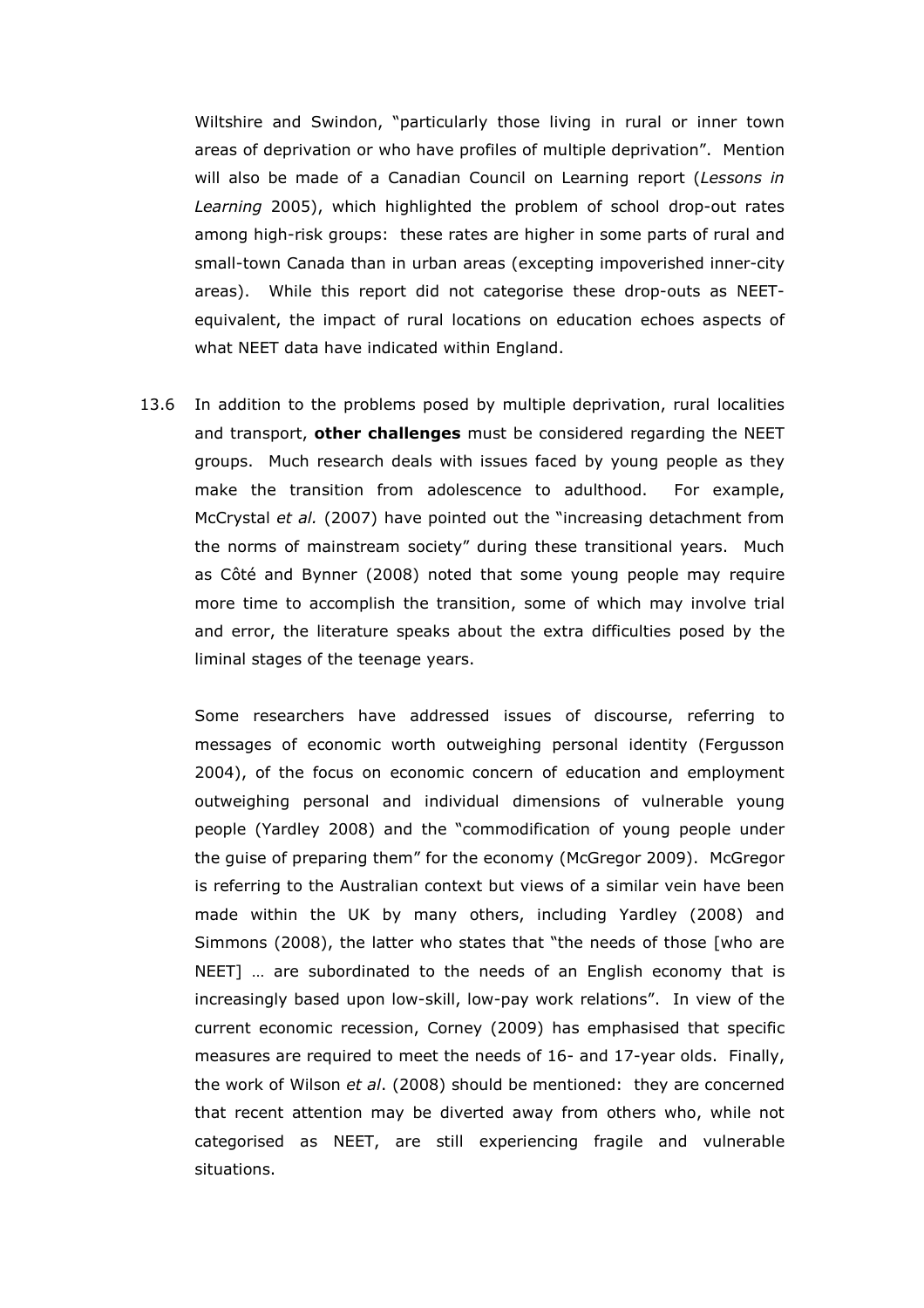#### 13c Examples of good practice

13.7 The examples of good practice are not presented as a panacea or as a one-size-fits-all, rather as examples or models of what can be adopted and adapted – typically within a larger, comprehensive programme or group of services – to support those who are NEET.

 Mentoring has been suggested as particularly helpful to excluded young people for coming to terms with difficult family relationships (Colley 2006), while Basit (2009) recommended that mentoring programmes be devised for NEET.

 An approach which considers teenagers in the round is being advocated by some local authorities as well as researchers. In Northumberland, a threeyear strategy called Whatever It Takes (2008) has been launched underpinned by a commitment to build on good practice across the county and for partners to work together:

> Whilst educational attainment is a key element of breaking the cycle of deprivation, there are wider factors which are also important. For example research has shown that a child who has a good community learning environment in the early years together with high quality pre-school provision who then goes on to attend an effective primary school is more likely to show improved outcomes compared with children that have two, one or none of these experiences.

 Social exclusion is, as Savelsberg and Martin-Giles (2008) report on the Australian situation, "a multidimensional phenomenon". Acknowledging Percy-Smith's social exclusion framework (2000), they point out that someone who experiences "more than one of the dimensions of social exclusion" is likely to become more vulnerable to further exclusion. As a result, immediate needs of food and shelter are given precedence over government targets that prioritise economic participation and employment. As the work of Yates and Payne (2006) and of Pemberton (2008) indicate, young people's own feedback stresses their concern about a lack of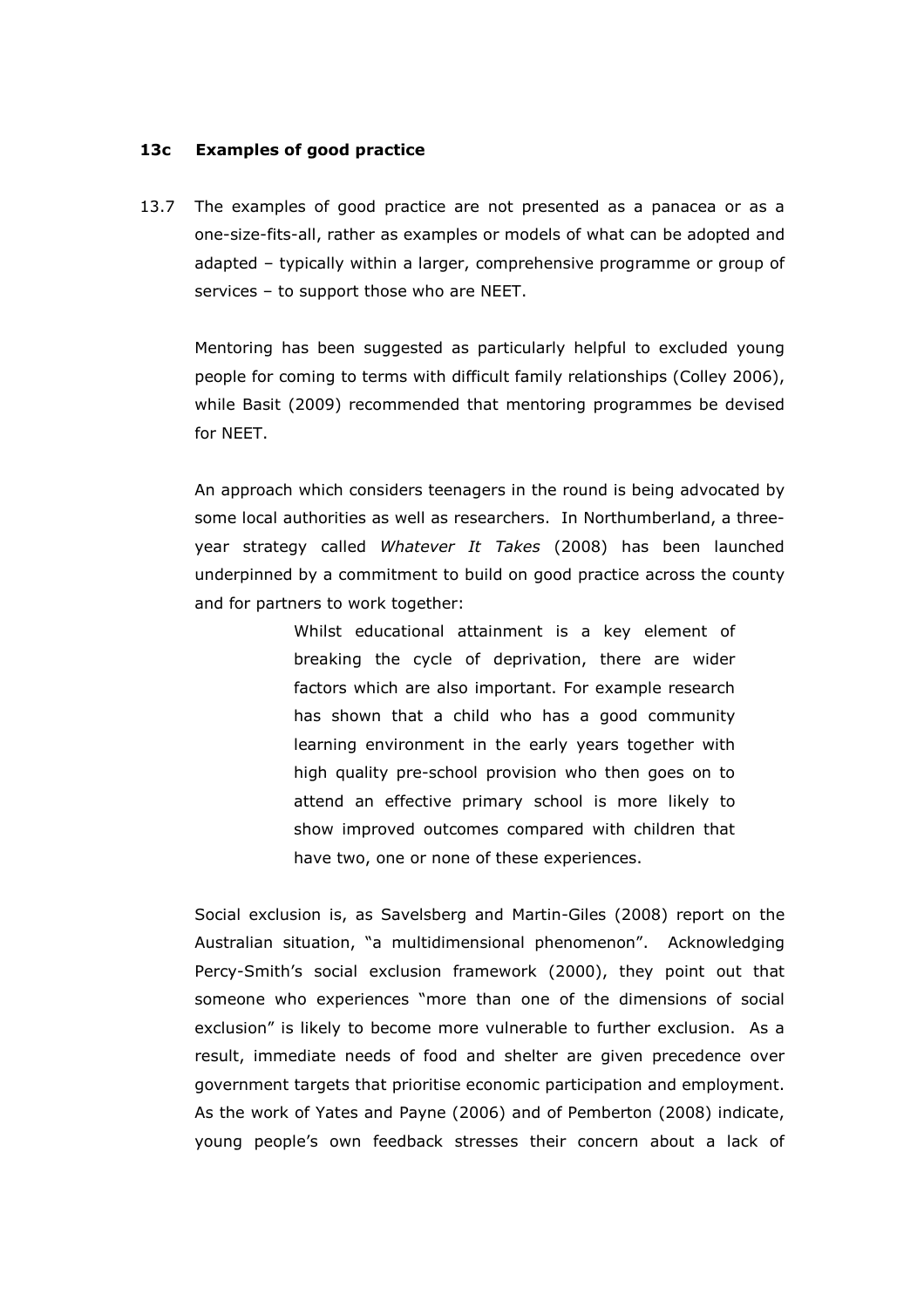integrated support encompassing housing, financial management, mental health, substance misuse and access to training and employment.

 In Cornwall, a statistical neighbour of Norfolk, some work has dealt in a more comprehensive way with children's and young people's problems than other single-focus projects. One of these was a pilot project which identified children as young as 14 who were at risk of becoming NEET and provided intensive support, consisting of a 4-week residential, Outwardbound-style activity followed by 15 weeks of vocational training. The results were positive, with 13 of the 15 students moving on to college courses or into work. Despite a high per capita cost of  $£15K$ , the pilot nevertheless encouraged Cornwall to secure further funding to repeat the project. The director of the southwest region's Learning Skills Council is now bidding for European funding to expand the pilot to offer it to as many as 120 students from Cornwall.

 Springing from the success of the two pilots, the South West region's Learning Skills Council secured funds from the European Social Fund to engage hard-to-reach, vulnerable teens from 14 to 19 years, including those who are NEET or at risk of NEET. A key feature of the project, Freestyle – Best Start for Young People, is a learning plan which is individually tailored to the needs of teenagers in Cornwall.

 A new programme called Reaching the Heights has been awarded funding from the European Social Fund and the Welsh Assembly to run two individual projects (First Footholds and Routes to the Summit) to prevent 11- to 19-year olds from becoming NEET. Both projects are expected to employ innovative practices, including workshops, taster sessions, mentoring, support and work-related experience, in order to raise skills and aspirations and enhance young people's opportunities of obtaining work-relevant skills. The projects also seek to share good practice among Welsh local authorities.

 Engaging disaffected learners, including those of NEET status, was behind a series of seven projects run in 2007-2008 by the Mobile Learning Network, MoLeNET, which used a variety of mobile technologies to address issues of low levels of aspiration and confidence, as well as skills gaps, in young people. The projects reported improved attendance or attainment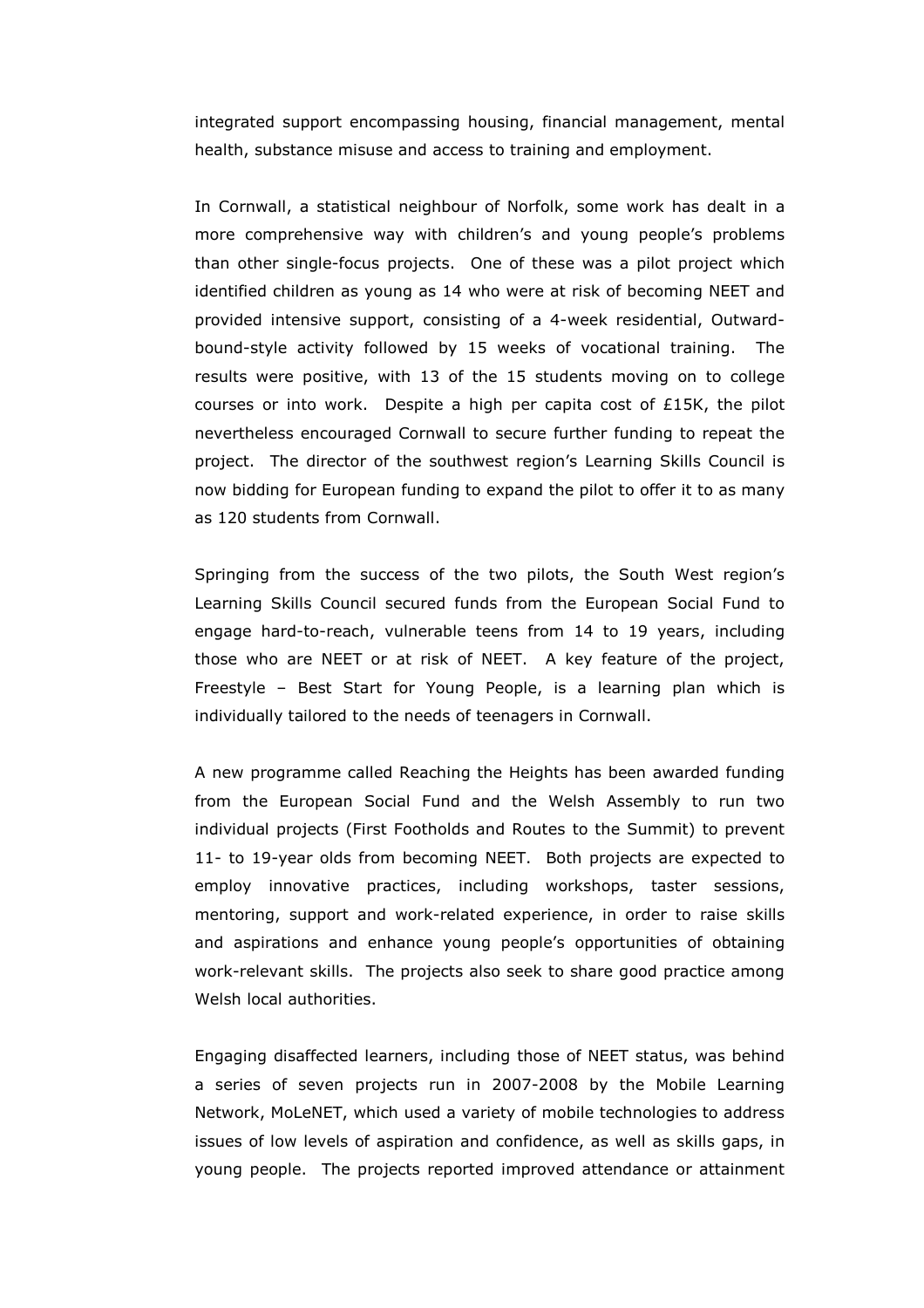and improved engagement and motivation from the NEET status learners. Whether these results can be sustained has not yet been addressed, but incorporating the use of mobile technology such as podcasting can be one of the positive factors to engage learners of NEET status.

 Good practice in addressing teenage pregnancy has also been reported in the literature. An American ethnographic study looked at the social and learning environment of an alternative school programme for pregnant and parenting females aged 13 to 19 (Spear 2002). The study reported that many teenagers on the alternative programme experienced academic success for the first time and were motivated by impending motherhood to do better in school. It recommended that a school-based approach to meet the needs of this group of teenagers be made. In the UK, the findings from a secondary analysis of data from a randomised trial of sex education provided evidence of the value of improved communication between teenage females and their parents or guardians (Allen et al. 2007):

> ….. findings suggest that ease of communication with parents/guardian is protective against girls, pregnancy by age 16 years… [and] support a policy of dealing with multiple influences on teenage pregnancy including recent initiatives addressing communication, personal development and education.

 In Cornwall, a project called Karenza "actively encourages teen mothers to bring their children with them as they try 'bite-size' training courses", while their children are looked after in an adjacent room by childcare professionals (Western Morning News 2009). Canadian researchers reported on a one-year tracking of life-course trajectories of streetinvolved young women (King et al. 2009). Pregnancy and parenting were constructed as a turning point away from street involvement and drug use. A renewed interest in education and employment was manifested, along with reduction of risk behaviours and help-seeking behaviour to ensure a safe environment for the baby. The researchers added that the availability of day care was important in the decision to return to school.

 Yardley (2008) points out that within many teenage mothers' families of origin, young motherhood is valued and esteemed. She also argues that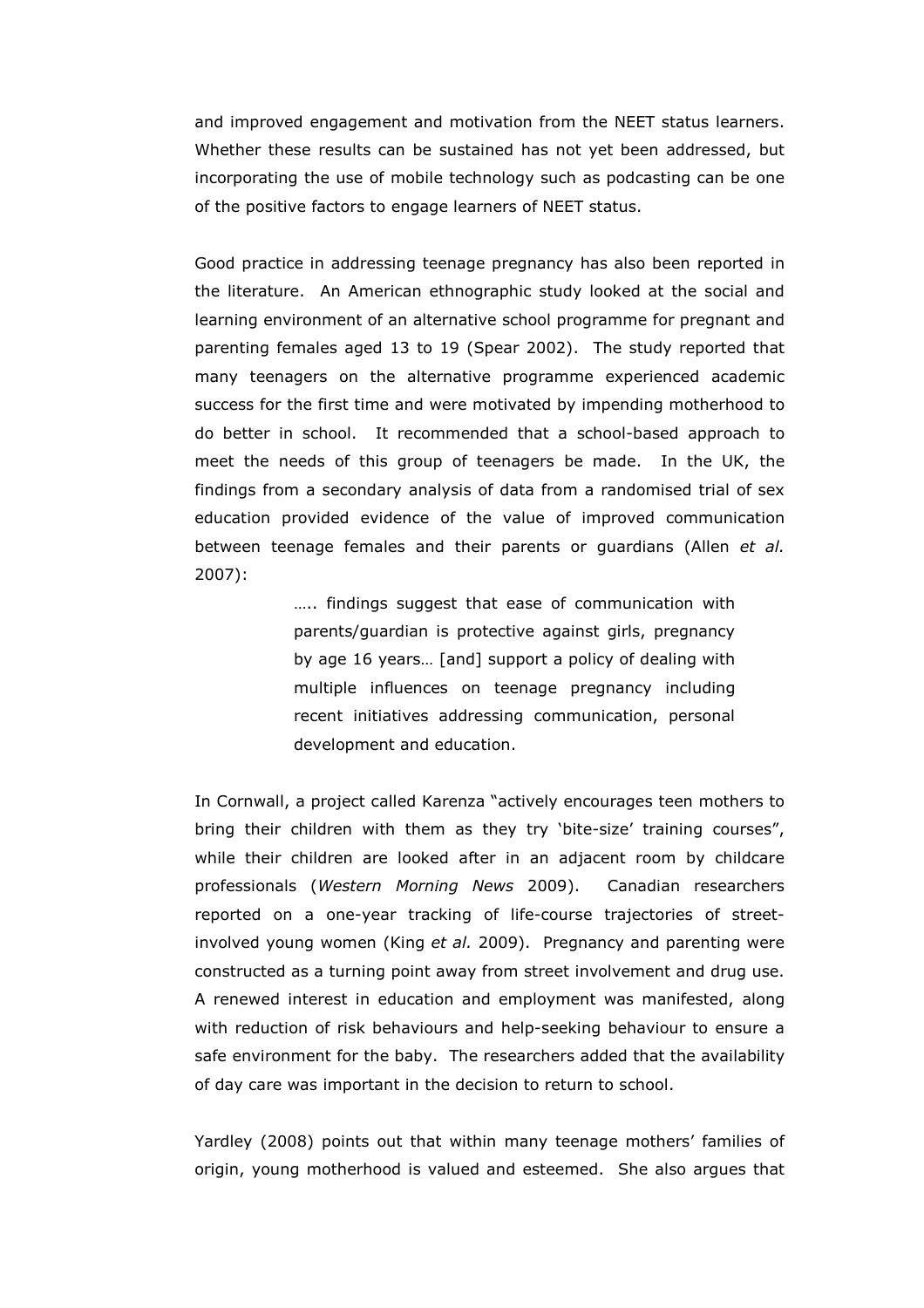teenage mothers who have decided to be NEET in order to care for their children may not necessarily represent a problematic or permanent state and that the stigma and lack of support networks for teenage mothers should be addressed. John Coleman, deputy chairman of the UK government's advisory group on teenage pregnancy, recently stated that pregnancy can be a positive option for some teenagers when good childcare, a supportive family and decent housing are in place. He added that "perhaps it's time to rethink the idea that having children ruins young girls' lives" (Morrison 2009).

 Acknowledging young people as decision-makers who also play an active role in shaping their own identity is starting to be seen as positive practice. Trotter and Campbell (2008) aimed to engage and empower NEET 17- to 21-year olds in a project on mental health and well-being. By enlisting the young people as co-researchers with 'youth-friendly technology' (e.g., mobile phones), they attempted to increase their engagement and, by extension, their sense of well-being. While ethical implications were raised during the course of the project, one of the participants experienced a marked improvement in social engagement and well-being.

For Tanner et al. (2007), collecting young people's views and developing young person-centred support and development activities were key variables to preventing and re-engaging NEET young people in London. Directly consulting, engaging and enabling young people helped them to be ultimate decision-makers during their research. The success of such findings was supported by school staff, such as this School Inclusion Project Manager, who said:

> "The model will work as long as you understand that you have to work with these students differently and treat them as individuals. A lot of their rebellion is about, 'I'm an individual, treat me with respect'" (p. 32).

 Good practice has emerged over a number of years. As remarked in the Report of the NEET Workstream, June 2005 produced for the Scottish Government, the primary NEET determinants of educational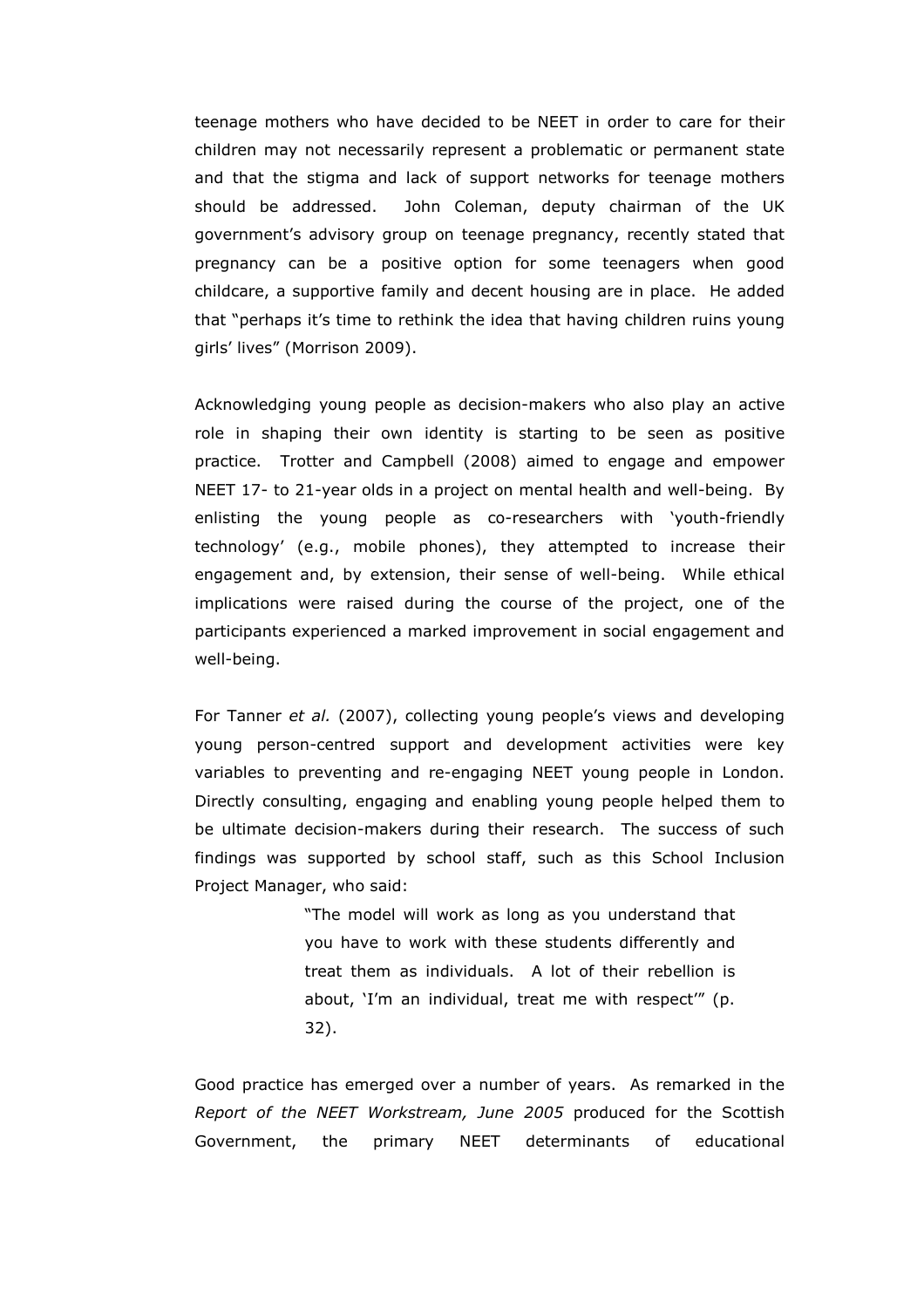underachievement, educational disaffection and family disadvantage through poverty are being addressed through strategies including:

- offering flexibility to match the needs of the highly diverse young people who are NEET,
- the recognition that progression may not always be linear,
- the most effective approach, which incorporates the involvement of young people in designing NEET services (2005, sections 46, 61).

## 13d What are other LEAs doing to address the issue of teenage pregnancy?

- 13.8 The following URLs are links to local authority sites which have been designed to provide resources aimed at reducing teenage pregnancy and helping young parents:
	- Supporting pregnant teenagers and teenage parents (including young fathers)

http://www.wirral.gov.uk/LGCL/100005/200086/736/content\_0002371.ht ml

The Wirral website also linked to two other relevant sources:

## (1) Teenage Pregnancy Pathways

# http://www.wirral.gov.uk/LGCL/100005/200086/736/Teenage\_Pregnancy\_Pat hway\_A5.pdf

(2) Teenage Pregnancy in Wirral

http://www.wirral.gov.uk/LGCL/100005/200086/736/TeenagePregnancyReportJ une2007.pdf

# **Busy Mummy: Education, Employment or Training for** Teenage Parents

www.busymummy.co.uk/assets/attachments/Busymummy\_Media\_Kit.ppt

 Busymummy has designed a tool to encourage teenage parents to work on their own to find a way back to employment, education or training (EET). It is a home-study programme that parents can work on in their own time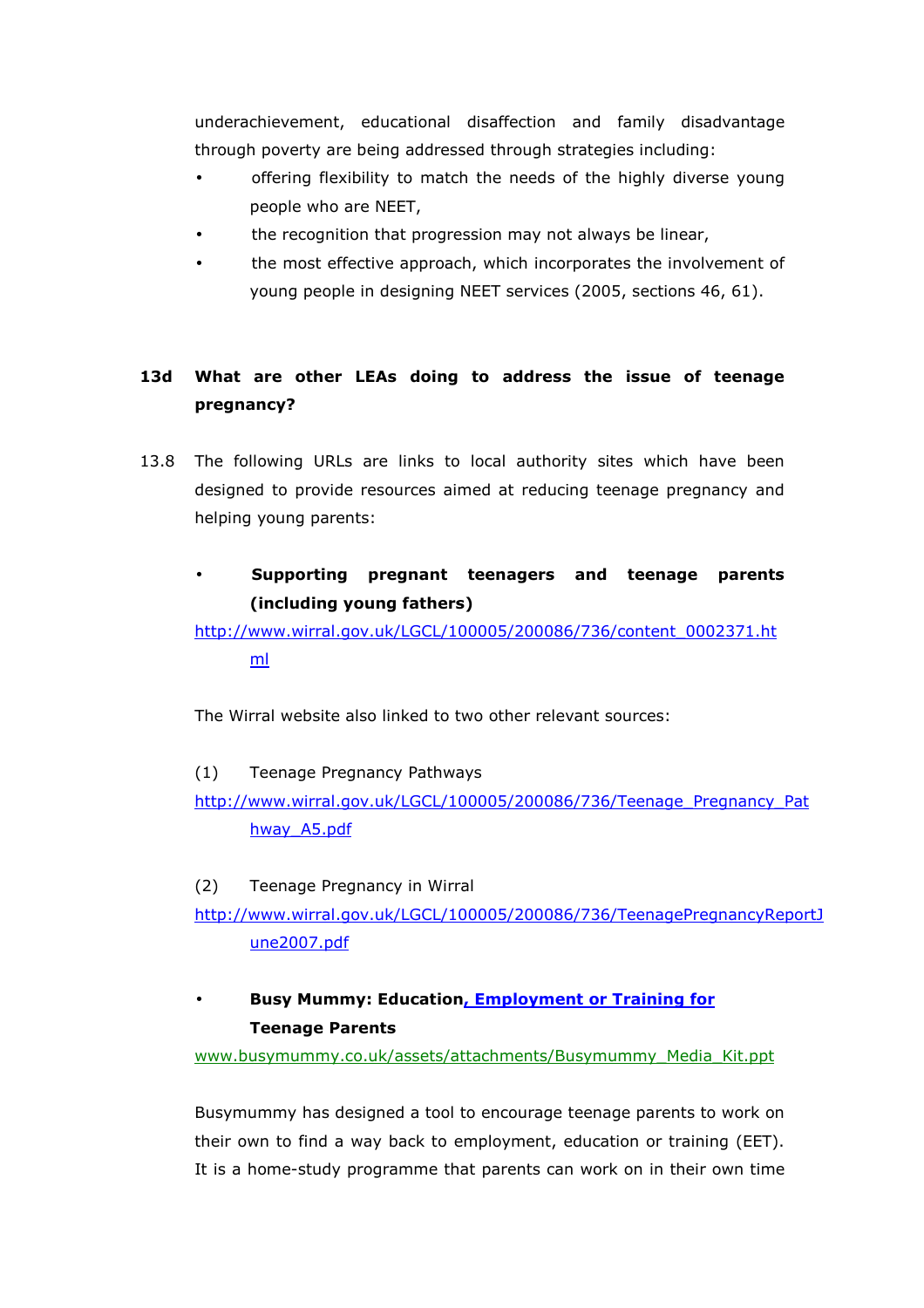and at their own pace. Through effective coaching and questioning it guides the young parent through the stages to moving from NEET to EET:

- pilot ran in South London involving 70 teenagers (either pregnant or parents).
- results: 54 (77%) moved from being NEET to EET within 6 months of starting the programme.
- Me & My Education, Employment and Training Home-Study Programme.
- Me and My Education, Employment and Training Workshop Programme.

Reaching out to pregnant teenagers and teenage parents www.dcsf.gov.uk/everychildmatters/\_download/?id=3138

An education pack designed for teenage parents wanting to return to education.

### • ContinYou: Changing lives through learning

http://www.continyou.org.uk/case\_studies/gateway\_cluster\_supports\_tee nage\_parents

 The Gateway cluster in Birmingham has set up a network of support to help teenage parents back into education, employment or training.

13.9 At the outset of this Review, two essential perspectives were suggested: that problems surfacing in mid-teens typically are rooted in much earlier years and that support for NEET or those at risk of NEET must be fully integrated and joined up with the full range of services appropriate for this group. To this can be added the perspective offered by Fergusson (2004, 316): "young people's participation in education, training or employment is not a fixed category. It is ephemeral, and it has multiple meanings".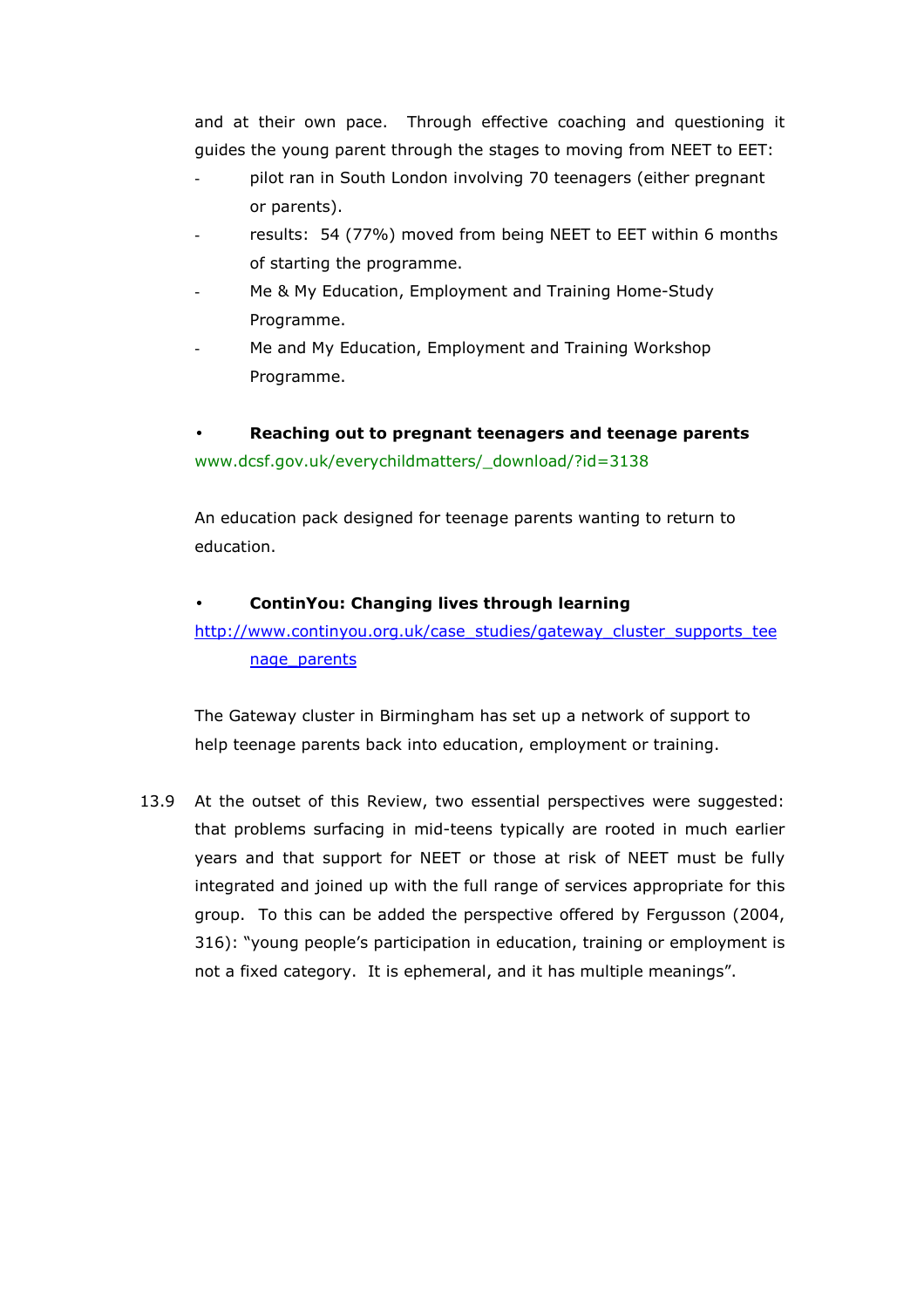#### Bibliography for NEET Literature Review

- Allen, E., Bonell, C., Strange, V., Copas, A., Stephenson, J., Johnson, A.M. and Oakley, A. (2007). Does the UK government's teenage pregnancy strategy deal with the correct risk factors? Findings from a secondary analysis of data from a randomised trial of sex education and their implications for policy. Journal of Epidemiology and Community Health. 61/1. 20-27.
- Ball, S.J., Maguire, M. and Macrae, S. (1999) Young lives, diverse choices and imagined futures in an education and training market. International Journal of Inclusive Education. 3/3. 195-224.
- Basit, T.N. (2009) White British; dual heritage; British Muslim: young Britons' conceptualisation of identity and citizenship. British Educational Research Journal. 1–21. http://dx.doi.org/10.1080/01411920802688747 Accessed 21 May 2009.
- Bollingmo, G. and Holmberg, J.B. (no date) Critical Elements Concerning the Transition from School to Work in Norway. www.europeanagency.org/transit/add\_info/norway/attachments/doc1.doc - Accessed 24 May 2009.
- Bradshaw, J., Kemp, P., Baldwin, S. and Rowe, A. (2004) The drivers of social exclusion. Review of the literature for the Social Exclusion Unit in the Breaking the Cycle series. London. Office of the Deputy Prime Minister.
- Brine, J. (2007) EU education policy for employability the UK learner, past, present and future. (Panel on shaping the European Education Agenda, European Union Studies Association conference, Montreal Canada). European Education Policy Network.
- British Youth Council. (2007) Response to the DfES Green Paper: Raising Expectations 14 June. www.byc.org.uk/downloads/school\_leaving\_ageresults.pdf Accessed 16 May 2009.
- Buckley, S. (2004) Japan's free spirits. 30 September 2004. BBC News. http://news.bbc.co.uk/go/pr/fr/-/1/hi/world/asia-pacific/3701748.htm Accessed 26 May 2009.
- Bunting, M. (2004) Nursery tales part two. Fresh air and open fires how the Danes do it. Guardian. 8 July 2004. http://www.guardian.co.uk/politics/2004/jul/08/research.earl;yyearseducati on Accessed 18 May 2009.
- -------. (2006) A word to the wise. Guardian Society supplement. 8 March 2006. 1-2.
- Bynner, J. and Parsons, S. (2002) Social Exclusion and the Transition from School to Work: The Case of Young People Not in Education, Employment, or Training (NEET). Journal of Vocational Behavior. 60/2. 289-309.
- Cameron, C. (2004) Social Pedagogy and Care. Journal of Social Work. 4/2. 33-151.
- Canadian Council on Learning CCL/CCA Conseil Canadien sur l'Apprentissage Good news: Canada's high-school dropout rates are falling. December 16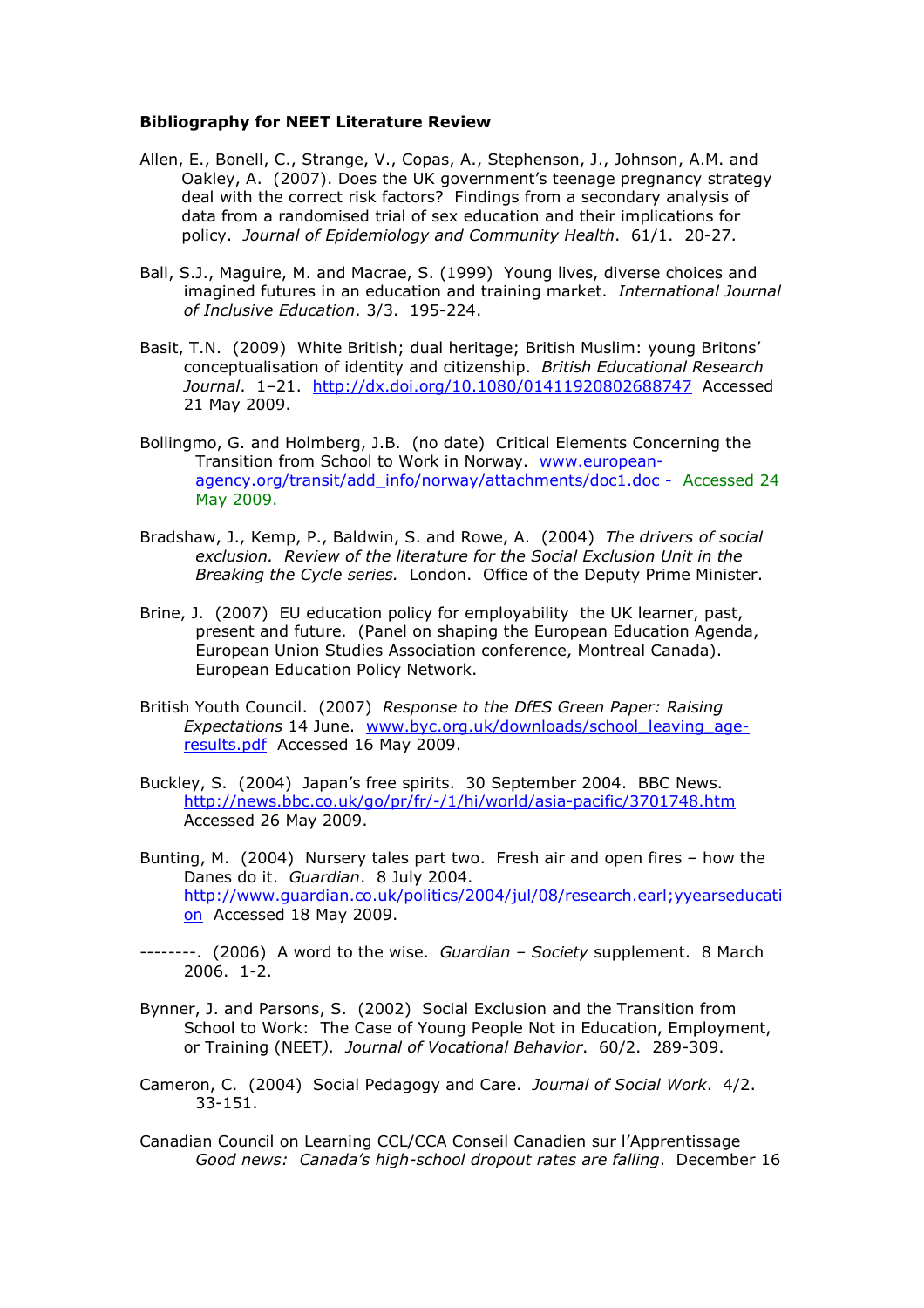2005 http://www.ccl-cca.ca/pdfs/LessonsInLearning/Dec-16-05-Good-News.pdf Accessed 24 May 2009.

- Carvel, J. (2000) 70% of children in care achieve no exam passes. Guardian. 13 October 2000. 12.
- Cassen, R. and Kingdon, G. (2007) Tackling low educational achievement. Joseph Rowntree Foundation. http://hembadyaldr.googlepages.com/education-schools-achievement.pdf Accessed 21 May 2009.
- Caulfield, R. (1999) Early Parenthood: Tracking Parenting Teens After Graduation from High School. Early Childhood Education Journal. 27/1. 49-52.
- Cieslik, M. and Simpson, D. (2006) Skills for Life? Basic Skills and Marginal Transitions from School to Work. Journal of Youth Studies. 9/2. 213- 229.
- Colley, H. (2006) Mentoring for young people not in education, employment or training: a 'NEET' solution, but to whose problems? Paper commissioned by the Nuffield Review of 14-19 Education and Training. http://www.espace.mmu.ac.uk/espace/bitstream/2173/14199/2/Mentoring%20for%20NEETs,%20Nuffield %2014-19.pdf Accessed 21 May 2009.
- Connexions Norfolk. (2008) Workshop presentation NEET. http://www.norwich.gov.uk/internet\_docs/docs/Partnerships/CoNP/Forum s/151008/Workshop\_1A\_presentation\_NEET.pdf. Accessed 25 May 2009.
- Corney, M. (2008) Plugging the gap. Guardian / Education supplement. 19 February 2008. http://www.guardian.co.uk/education/2008/feb/19/furthereducation.educ ationguardian2 Accessed 27 May 2009.
- --------. (2009) Unemployment more appealing than college. Guardian / Education supplement. 21 April 2009. 7.
- Cornwall County Council. (2008) Freestyle Best Start for Young People (Learning and Skills Council European Fund Convergence Project (Youth-Non Employed)). http://www.cornwallworks.org.uk/index.cfm?articleid=47078 Accessed 25 May 2009.
- --------. (2008) Cornwall's Children & Young People's Plan 2008-11. Cornwall. Children & Young People's Partnership. http://www.cornwall.nhs.uk/CornwallPartnershipTrust/TheTrust/Trust\_Mee tings/Trust\_Board/Board\_Papers/May2008/05108.pdf Accessed 25 May 2009.
- Côté, J. and Bynner, J. M. (2008) Changes in the transition to adulthood in the UK and Canada: the role of structure and agency in emerging adulthood. Journal of Youth Studies. 11/3. 251-268.
- Coussée, F., Bradt, L., Roose, R. and Bouverne-De Bie, M. (2008) The Emerging Social Pedagogical Paradigm in UK Child and Youth Care: Deux Ex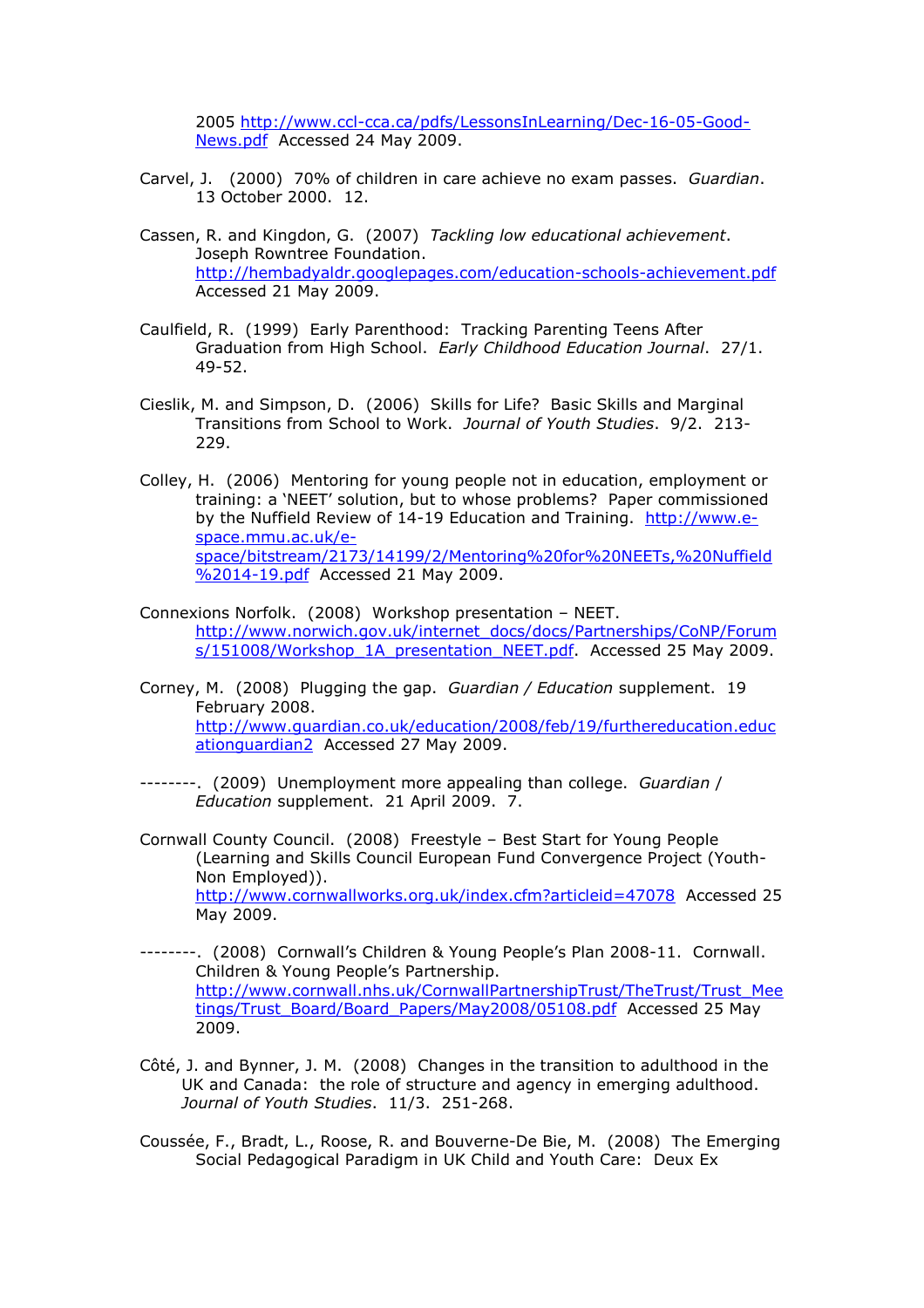Machina or Walking the Beaten Path? British Journal of Social Work. 1-17.

- Department for Children, Schools and Familes (DCSF). (2007) Reducing the number of young people not in education, employment or training (NEET) by 2013". www.dcsf.gov.uk/14-19/documents/NEET%20%20Strategy.pdf, Accessed 21 May 2009.
- --------. (2007) Reducing the proportion of 16–18 year olds NEET: The strategy, Nottingham, Department for Children, Families and Schools http://www.dcsf.gov.uk/14-19/documents/neet\_strategy\_0803.pdf. Accessed 21 May 2009
- --------. (2008) 14-19 Reform: 16-18 year olds NEET. http://www.dcsf.gov.uk/14- 19/index.cfm?go=site.home&sid=42&pid=343&ctype=None&ptype=Conte nts Accessed 16 May 2009.
- --------. (2008) Tackling the proportion of young people NEET. North-east Lincolnshire. http://www.dcsf.gov.uk/oneyearon/makinganimpact/gol/casestudy2.cfm?i  $d=2035$  Accessed 25 May 2009.
- --------. (2009) NEET figures for Local Authority areas. http://www.dcsf.gov.uk/14- 19/index.cfm?go=site.home&sid=42&pid=343&lid=337&ctype=Text&ptyp e=Single Accessed 25 May 2009.
- Dixon, J., Wade, J., Byford, S., Weatherly, H. and Lee, J. (2006) Young People Leaving Care: A Study of Costs and Outcomes. University of York, Social Work Research and Development.
- DrugScope. Looking for a NEET Solution: Tackling the Problem of Those 'Not in Employment, Education or Training' (NEET). 22 January 2009. Website: http://www.drugscope.org.uk/newsandevents/ukevents/eventsarea/NEETsolution-event.htm Accessed 16 May 2009.
- Easton, M. (2009) Social Pedagogy in RCC, 3 February 2009. http://www.bbc.co.uk/blogs/thereporters/markeaston/ Accessed 27 May 2009.
- Education at a Glance 2008: OECD Indicators. OECD http://browse.oecdbookshop.org/oecd/pdfs/browseit/9608041E.PDF (accessed 23 May 2009)
- Employability Framework for Scotland: Report of the NEET Workstream June 2005. Scottish Government. http://www.scotland.gov.uk/Publications/2005/08/30111605/16069 Accessed 16 May 2009.
- European Training Foundation (ETF). (2008) Transition from Education to Work in EU Neighbouring Countries. http://www.etf.europa.eu/pubmgmt.nsf/(getAttachment)/A45B02F13FE0B 90BC125744800444C11/\$File/NOTE7ELGL2.pdf Accessed 27 May 2009.

Fergusson, R. (2004) Discourses of Exclusion: Reconceptualising Participation Amongst Young People. Journal of Social Policy. 33/2. 289-320.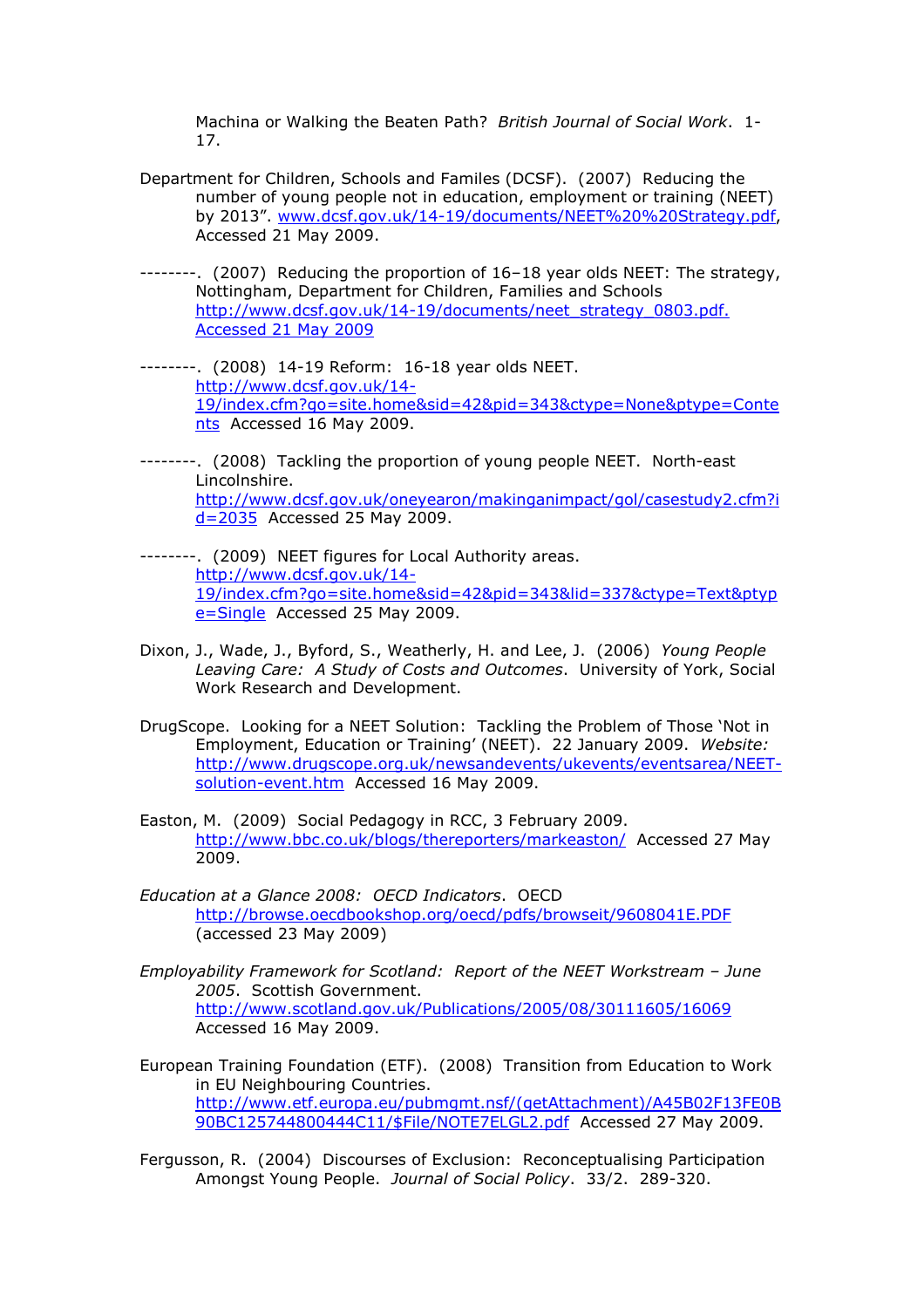- fforwm (Dros Golegau Cymru For Colleges in Wales). Delivering Skills That Work for Wales: Reducing the Proportion of Young People Not in Education, Employment or Training in Wales (Consultation Document). Fforwm (Dros Golegau Cymru – For Colleges in Wales). https://moodle.fforwm.ac.uk/mod/resource/view.php?id=84 Accessed 25 May 2009.
- Francis, B. (1999) 'You Can Never Get Too Much Education': the discourses used by secondary school students in their discussion of post-compulsory education. Research in post-Compulsory Education. 4/3. 305-319.
- Gardiner, J. (1998) Learning, education and skills: young people's views. Education and Training. 40/5. 202-205.
- Gartshore, I. (2009) Young People Who Are Not in Education, Employment or Training in East and South Cambridgeshire. Report for the Cambridge Area Partnership. CAP.
- Gorard, S. and Smith, E. (2005) Beyond the 'learning society': what have we learnt from widening participation research? Paper presented at the British Educational Research Association Annual Conference, University of Glamorgan, 14-17 September 2005. http://www.leeds.ac.uk/educol/documents/143654.htm Accessed 21 May 2009.
- Graham, H. (2002) Building an inter-disciplinary science of health inequalities: the example of lifecourse research. Social Science & Medicine. 55. 2005- 2016.
- Hayden, C. (2009) Family Group Conferences are they are an effective and viable way of working with attendance and behaviour problems in schools? British Educational Research Journal. 35/2. 205-220
- Höjer, I., Johansson, H., Hill, M. (2008) State of the Art Consolidated Literature Review. The Educational Pathways of Young People from a Public Care Background in Five EU countries. Cameron C. and Jackson, Sonia (eds.) Yippee (young people from a public care background pathways to education in Europe) http://tcru.ioe.ac.uk/yippee/Portals/1/State%20of%20the%20art%20revi ew%20of%20educational%20pathways%20in%20Europe%20FINAL%201 1.12.08.pdf Accessed 27 May 2009.
- House of Commons Hansard. (2009) Young People: Suffolk (written answers). http://www.publications.parliament.uk/pa/cm200809/cmhansrd/cm09022 3/text/90223w0104.htm Accessed 25 May 2009.
- Ianelli, C. and Smyth, E. (2008) Mapping gender and social background differences in education and youth transitions across Europe. Journal of Youth Studies. 11/2. 213-232.
- King, K.E., Ross, L.E., Bruno, T.L. and Erickson, P.G. (2009) Identity work among street-involved young mothers. Journal of Youth Studies. 12/2. 139-149.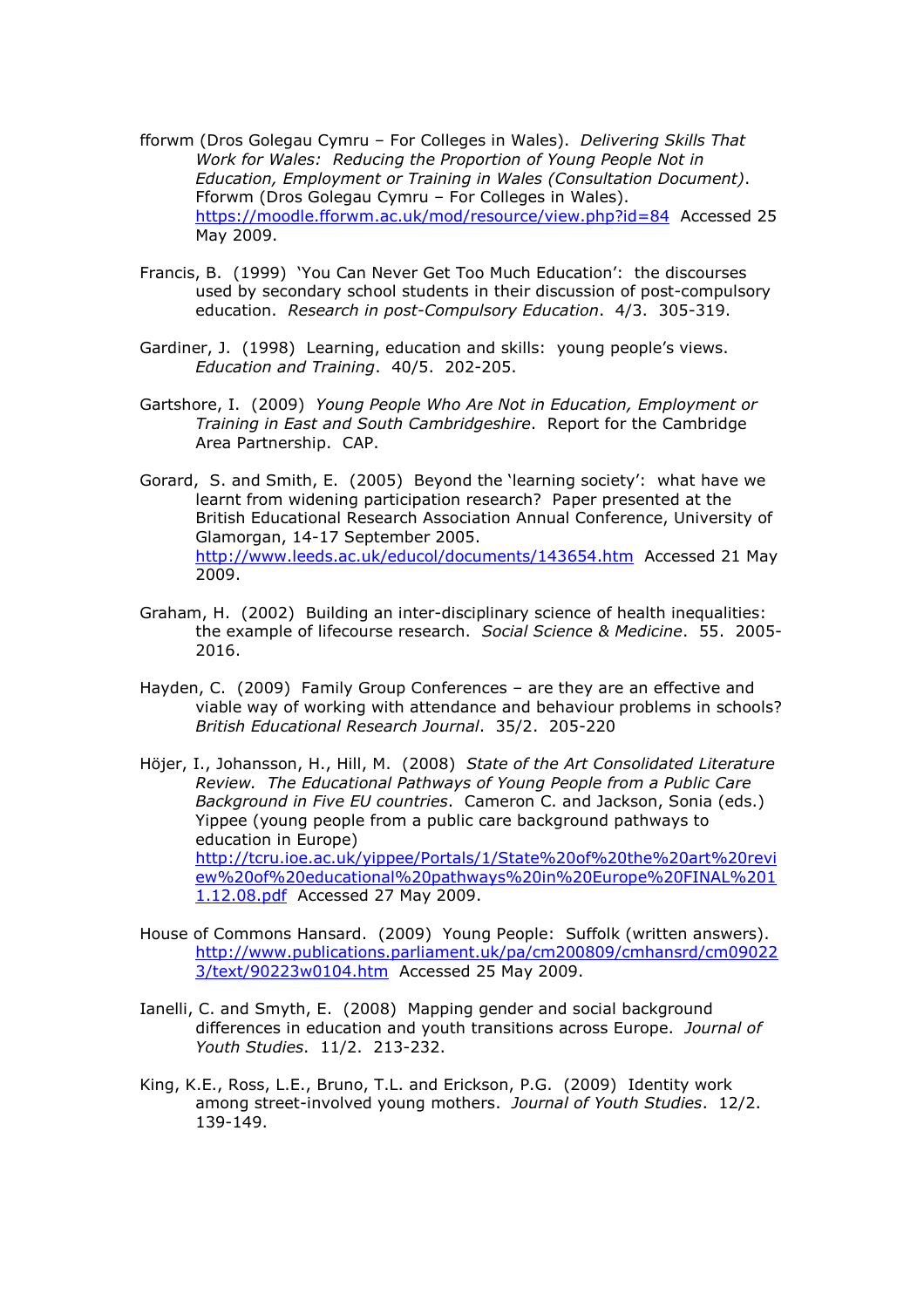- Klein, J D. and the Committee on Adolescence. (2005) Adolescent Pregnancy: Current Trends and Issues. Pediatrics. 116/1 (July 2005). 281-286. http://ww.pediatrics.org Accessed on 24 May 2009.
- Krauss, J. (2008) Towards a NEET solution. Tackling underachievement in young people. CBI. http://www.cbi.org.uk/ndbs/press.nsf/0363c1f07c6ca12a8025671c00381c c7/3e9985514a66fce4802574e40039570b/\$FILE/CBI%20Towards%20a% 20NEET%20Solution%20October%202008.pdf Accessed 23 May 2009.
- Lawlor, D.A. and Shaw, M. (2004) Teenage pregnancy rates: high compared with where and when? Journal of the Royal Society of Medicine. 97. 121-123.
- Learning and Skills Council. (2008) Local Area Statement of Need. Suffolk. 2008/09. http://readingroom.lsc.gov.uk/lsc/EastofEngland/Learning\_and\_Skills\_Cou ncil\_Local\_Area\_Statement\_of\_Need\_-\_Suffolk.pdf Accessed 25 May 2009
- Learning and Skills Council. (2009) http://www.lsc.gov.uk/regions/SouthWest/esf/esfprojects/Support+for+Those+Who+are+Not+in+Employment+Education+ or+Training+Projects.htm. Accessed 25 May 2009.
- MacDonald, R. and Marsh, J. (2005) Disconnected youth? Growing up in Britain's poor neighbourhoods. Basingstoke: Palgrave MacMillan.
- McCrystal, P., Percy, A. and Higgins, K. (2007) School exclusion drug use and antisocial behaviour at 15/16 years: Implications for youth transitions. Vulnerable Children and Youth Studies. 2/3. 181-190.
- McGregor, G. (2009) Educating for (whose) success? Schooling in an age of neo-liberalism. British Journal of Sociology of Education. 30/3. 345-358.
- Maguire, S. (2008) Paying young people to learn does it work? Research in Post-Compulsory Education. 13/2. 205-215.
- Maguire, S. and Rennison, J. (2005) Two Years On: The Destinations of Young People who are Not in Education, Employment or Training at 16. Journal of Youth Studies. 8/2. 187-201.
- Maguire, S. and Thompson, J. (2007) Young people not in education, employment or training (NEET) – Where is Government policy taking us now? Youth and Policy. 8/3. 5-18.
- Maguire, S., Thompson, J., Hillage, J., Dewson, S., Miller, L., Johnson, C., Newton, B., Bates, P and Page, R. (2009) Activity Agreement Pilots. Process Evaluation. Research Report DCSF-RR095. http://www.dcsf.gov.uk/research/data/uploadfiles/DCSF-RR095.pdf Accessed 25 May 2009.
- Mobile Learning in Practice. Hard-to-reach and NEET learners. http://www.molenet.org.uk/mobilearinprac/skillsforlife/ Accessed 25 May 2009.
- Mollburn, S. Making the Best of a Bad Situation: Material Resources and Teenage Parenthood. Journal of Marriage and Family. 69/1. 92-104.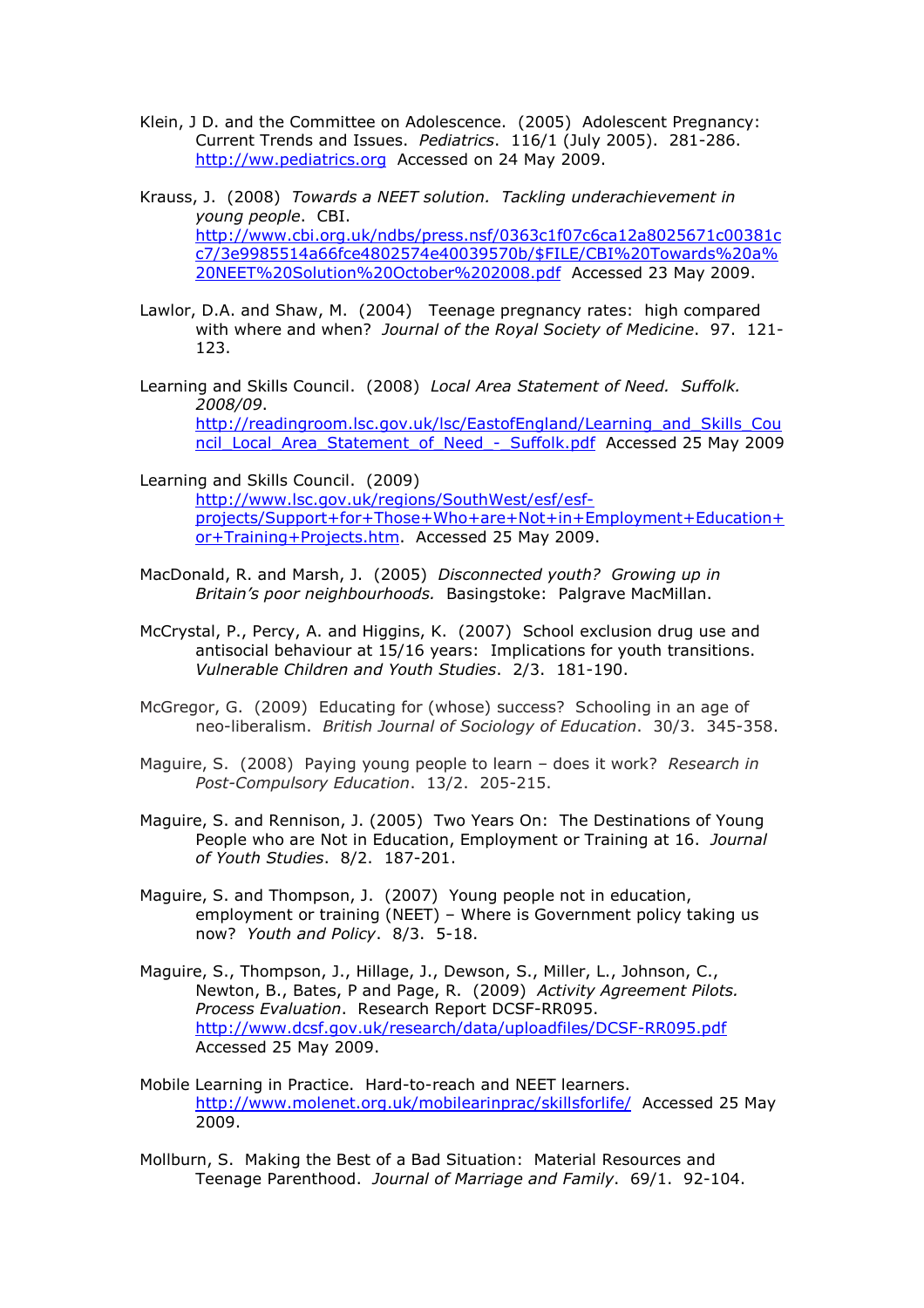- Morrison, N. (2009) Swell idea. Times Education Supplement Magazine. 6 February 2009. 9-15.
- Neet pilot fails most in need. (2009) Children and Young People Now. http://www.cypnow.co.uk/news/ByDiscipline/Education/903193/Neetpilot-fails-need/ Accessed 25 May 2009
- Noar and Spencer. (2002) Reducing unintended pregnancy among adolescents. British Medical Journal. Letters. 325:777. http://www.bmj.com/cgi/content/full/325/7367/777/a Accessed 24 May 2009.
- OECD. (2008) Education at a Glance 2008. Organisation for Economic Cooperation and Development. www.oecd.org./edu/eag2008 Accessed 24 May 2009.
- Pemberton, S. (2008) Social Inclusion and the 'Get Heard' process: Implications for the Horizontal and Vertical Integration of Governance and Policy in the UK. Public Policy and Administration. 23/2. 127-143.
- Pollock, G. (2008) Youth Transitions: Debates over the Social Context of Becoming an Adult. Sociology Compass. 2/2. 467-484.
- Quinn, J., Lawy, R. and Diment, K. (2007) "Dead end kids in dead end jobs?" Reshaping Debates on Young People in Jobs Without Training. Paper presented at ECER Conference, September 2007. http://www.guidanceresearch.org/vetnet/ECER\_2007/sep20/session\_7b/620/620\_doc/attach/p reviewPopup Accessed 21 May 2009.
- Report of the Executive Director of Children's Services. Narrowing the Gap. A Review of Putting the Learning First. (2009) Northumberland County Council. www3.northumberland.gov.uk/Councillor/Upload/CDocs/1156\_M205.doc Accessed 25 May 2009.
- Savelsberg, H.J. and Martin-Giles, B.M. (2008) Young people on the margins: Australian Studies of Social Exclusion. Journal of Youth Studies. 11/1. 17-31.
- School-leavers ending up jobless. (2009) http://www.thisisdevon.co.uk/news/school-leavers-region-endjoblessarticle-901783-details/article.html Accessed 25 May 2009.
- Simmons, R. (2008) Raising the age of compulsory education in England: A NEET solution? British Journal of Educational Studies. 56/4. 420-439.
- --------. (2009) Entry to employment: discourses of inclusion and employability in work-based learning for young people. Journal of Education and Work. 22/2. 137-151.
- Simpson, D and Cieslik, M. (2007) Basic skills and transitions to adulthood. Young. 15/4. 395-412.
- Smith, D. (2009) Nobody Neets this lazy lot any more. Sunday Times. 7 January 2009. http://www.timesonline.co.uk/tol/news/article1290102.ece Accessed 16 May 2009.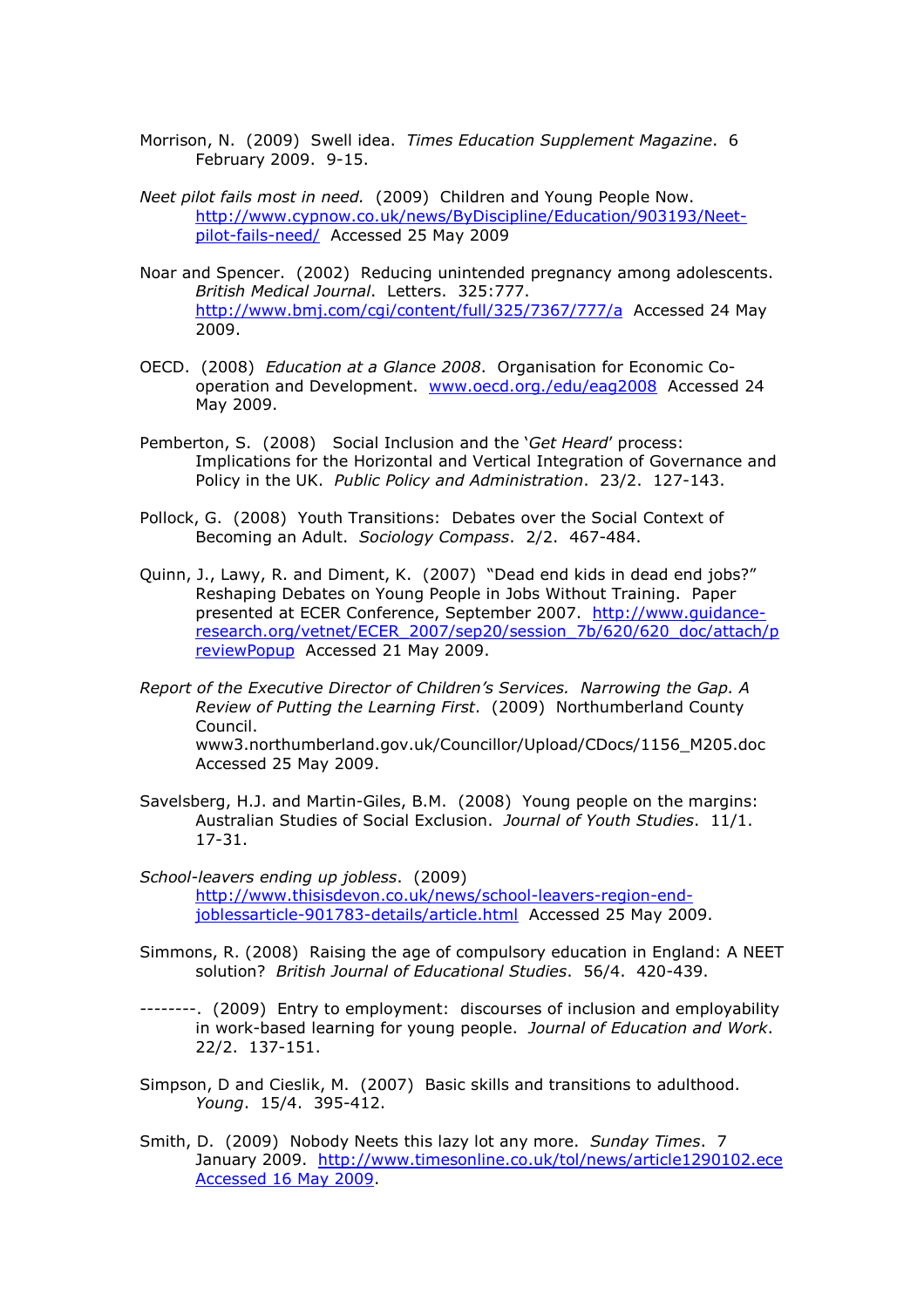- Smyth, J. (2003) The Making of Young Lives With/Against the School Credential. Journal of Education and Work. 16/2. 127-146.
- Spear, H. J. (2002) Reading, Writing, and Having Babies: A Nurturing Alternative School Program. Journal of School Nursing. 18/5. 293-300.
- Spielhofer, T, White, G, O'Donnell, L and Sims, D (2006) Determined to Succeed and young people at risk of becoming NEET (not in education, employment or training). Part of the national evaluation of Determined to Succeed, phase 1, Edinburgh: Scottish Executive.
- Speilhofer, T., Marson-Smith, H. and Evans, K. (2009) Non-formal learning: good practice in re-engaging young people who are NEET. Slough. NFER. http://www.nfer.ac.uk/research-areas/pims-data/summaries/non-formallearning-good-practice-in-re-engaging-young-people-who-are-neet.cfm Accessed 29 May 2009.
- Suffolk County Council. (2006) Suffolk Children and Young People's Plan 2006- 2009. www.nfer.ac.uk/emie/inc/fd.asp?doc=CYPP\_SUFF.pdf. Accessed 25 May 2009.
- --------. (2009) Not in Education, Employment or Training. Children Schools and Young People Scrutiny Committee, Agenda Item 4. 10 February 2009. apps2.suffolk.gov.uk/cgibin/committee\_xml.cgi?p=doc&id=1\_12333&format=doc\_Accessed 25 May 2009
- Suffolk County Council, Suffolk Primary Care Trust, Great Yarmouth & Waveney Primary Care Trust. The Joint Strategic Needs Assessment for Suffolk 2008-2011. (Draft document) Suffolk County Council. 2007. http://www.onesuffolk.co.uk/NR/rdonlyres/CEF657DC-DB85-4083-A07A-4F72D3E8B5AF/0/MicrosoftWordJSNADraftv61.pdf Accessed 25 May 2009.
- Tanner, S., Obhrai, A., and Spilsbury, M. (2007) What works in preventing and re-engaging young people NEET in London. Greater London Authority.
- Taylor, A. (2002) I honestly can't see the point: Youth negotiation of the ideology of school completion. Journal of Education Policy. 17/5. 511- 529.
- te Riele, K. (2004) Youth Transition in Australia: Challenging Assumptions of Linearity and Choice. Journal of Youth Studies. 7/3. 243-257.
- Teenage Parents' Educational Attainment is Affected More by Available Resources than by Parenthood. (2007) Perspectives on Sexual and Reproductive Health. Digests. 39/3. 184-185.
- Thompson, R. (2009) Social class and participation in further education: evidence from the Youth Cohort Study of England and Wales. British Journal of Sociology of Education. 30 (1). 29-42.
- Tickle, L. (2006) Babies put teenage mothers back on course. Guardian. 27 June 2006. http://www.guardian.co.uk/society/2006/jun/27/children.furthereducation Accessed 27 May 2009.